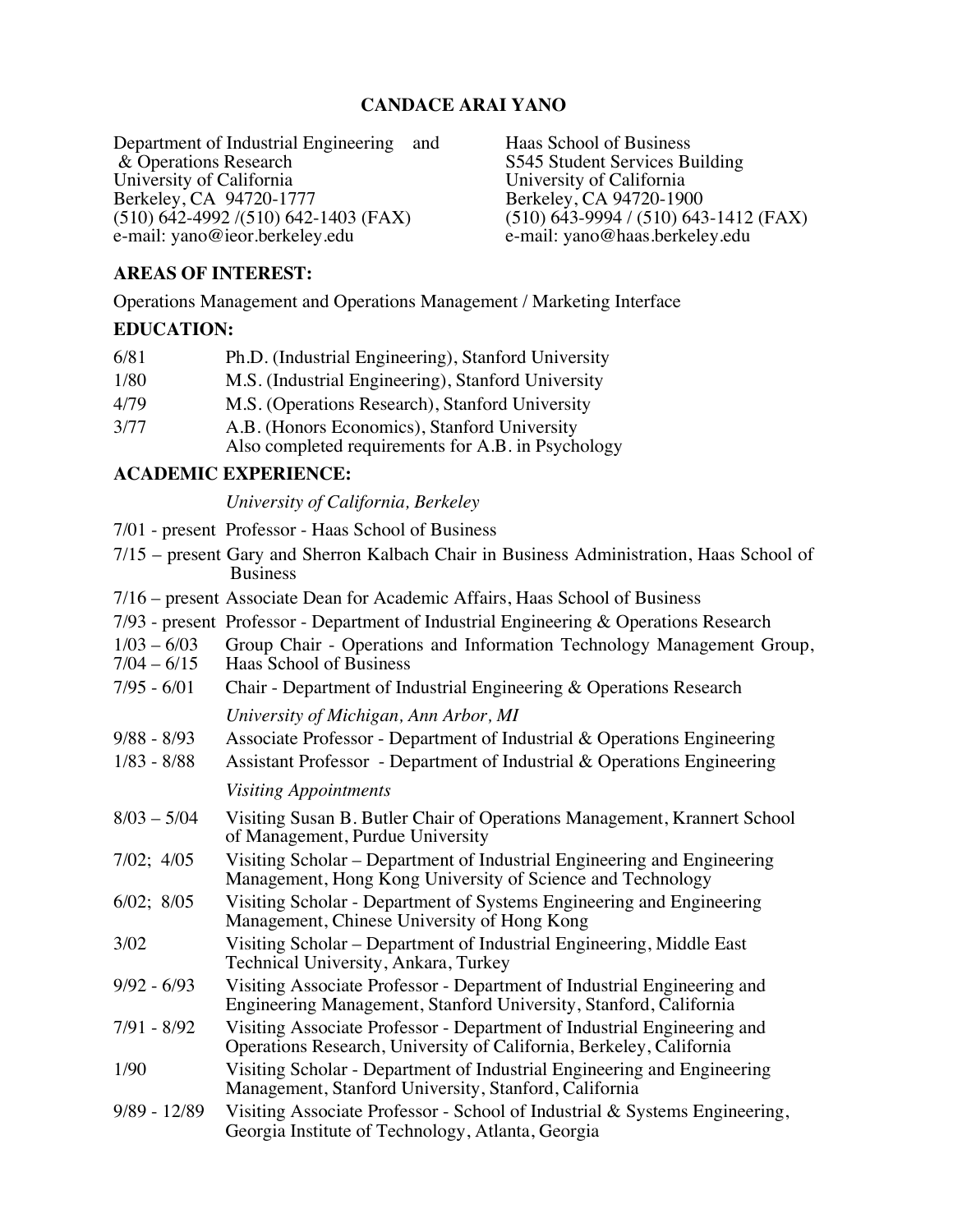### **INDUSTRIAL EXPERIENCE:**

7/81 - 12/82 Member of the Technical Staff, Bell Telephone Laboratories, Holmdel, New Jersey

## **CONSULTING EXPERIENCE:**

- 1984 Attache Software, Ann Arbor, Michigan. Inventory control and facility design.
- 1985 86 Quality Stores, North Muskegon, Michigan. Forecasting, inventory control, distribution systems planning, and vehicle routing.
- 1989 92 Ford Motor Company, Detroit, Michigan. Scheduling for a Die Construction Facility.
- 1992 present Many small projects (primarily *gratis*) for both small and large for-profit firms and for non-profit and government organizations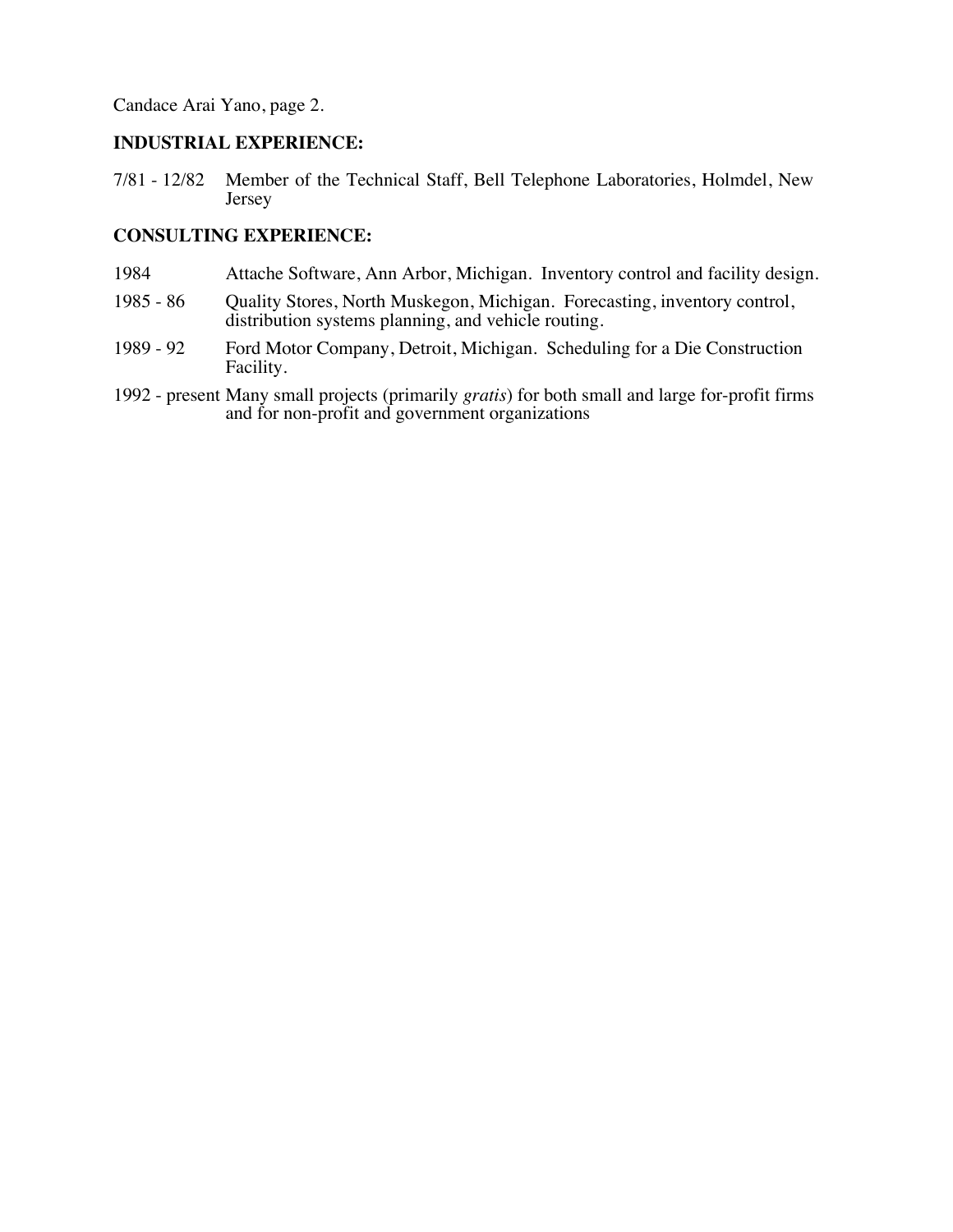# **I. REFEREED PUBLICATIONS**

### **A. Archival Journals:**

- 1. Yano, Candace Arai and Robert C. Carlson, "An Analysis of Scheduling Policies in Multiechelon Production Systems, *IIE Transactions* **17** (4), (1985), 370-377.
- 2. Yano, Candace Arai, "New Algorithms for (Q,r) Systems with Complete Backordering Using a Fill-Rate Criterion," *Naval Research Logistics Quarterly* **32** (4), (1985), 675-688*.*
- 3. Carlson, R. C. and Candace A. Yano, "Safety Stocks in MRP--Systems with Emergency Setups for Components," *Management Science* **32** (4), (1986), 403-412.
- 4. Bean, James C., Robert L. Smith and Candace A. Yano, "Forecast Horizons for the Discounted Dynamic Lot Size Problem Allowing Speculative Motive," *Naval Research Logistics* **34** (6), (1987), 761-774.
- 5. Yano, C. A. and R. C. Carlson, "Interaction Between Frequency of Rescheduling and the Role of Safety Stock in Material Requirements Planning Systems," *International Journal of Production Research* **25** (2), (1987), 221-232.
- 6. Yano, Candace Arai, "Planned Leadtimes for Serial Production Systems," *IIE Transactions* **19** (3), (1987), 300-307.
- 7. Yano, Candace Arai, "Setting Planned Leadtimes in Serial Production Systems with Tardiness Costs," *Management Science* **33** (1), (1987), 113-124.
- 8. Yano, Candace Arai, "Stochastic Leadtimes in Two-Level Assembly Systems," *IIE Transactions* **19** (4), (1987), 371-378.
- 9. Yano, Candace Arai, "Stochastic Leadtimes in Two-Level Distribution Systems," *Naval Research Logistics* **34** (6), (1987), 831-844.
- 10. Yano, Candace Arai, Thomas J. Chan, Lori Kaplan Richter, Theodore Cutler, Katta Murty and David McGettigan, "Vehicle Routing at Quality Stores," *Interfaces* **17** (2), (1987), 52- 63.
- 11. Lee, Hau L. and Candace Arai Yano, "Production Control in Multi-Stage Systems with Variable Yield Losses," *Operations Research* **36** (2), (1988), 269-279.
- 12. Yano, Candace Arai and Robert C. Carlson, "Safety Stocks for Assembly Systems with Fixed Production Intervals," *Journal of Manufacturing and Operations Management* **1** (2), (1988), 182-201.
- 13. Bolat, Ahmet and Candace A. Yano, "Survey, Development, and Application of Algorithms for Sequencing Paced Assembly Lines," *Journal of Manufacturing and Operations Management* **2** (3), (1989), 172-198.
- 14. Yano, Candace Arai and Yigal Gerchak, "Transportation Contracts and Safety Stocks for Just-in-Time Deliveries," *Journal of Manufacturing and Operations Management* **2** (4), (1989), 314-330.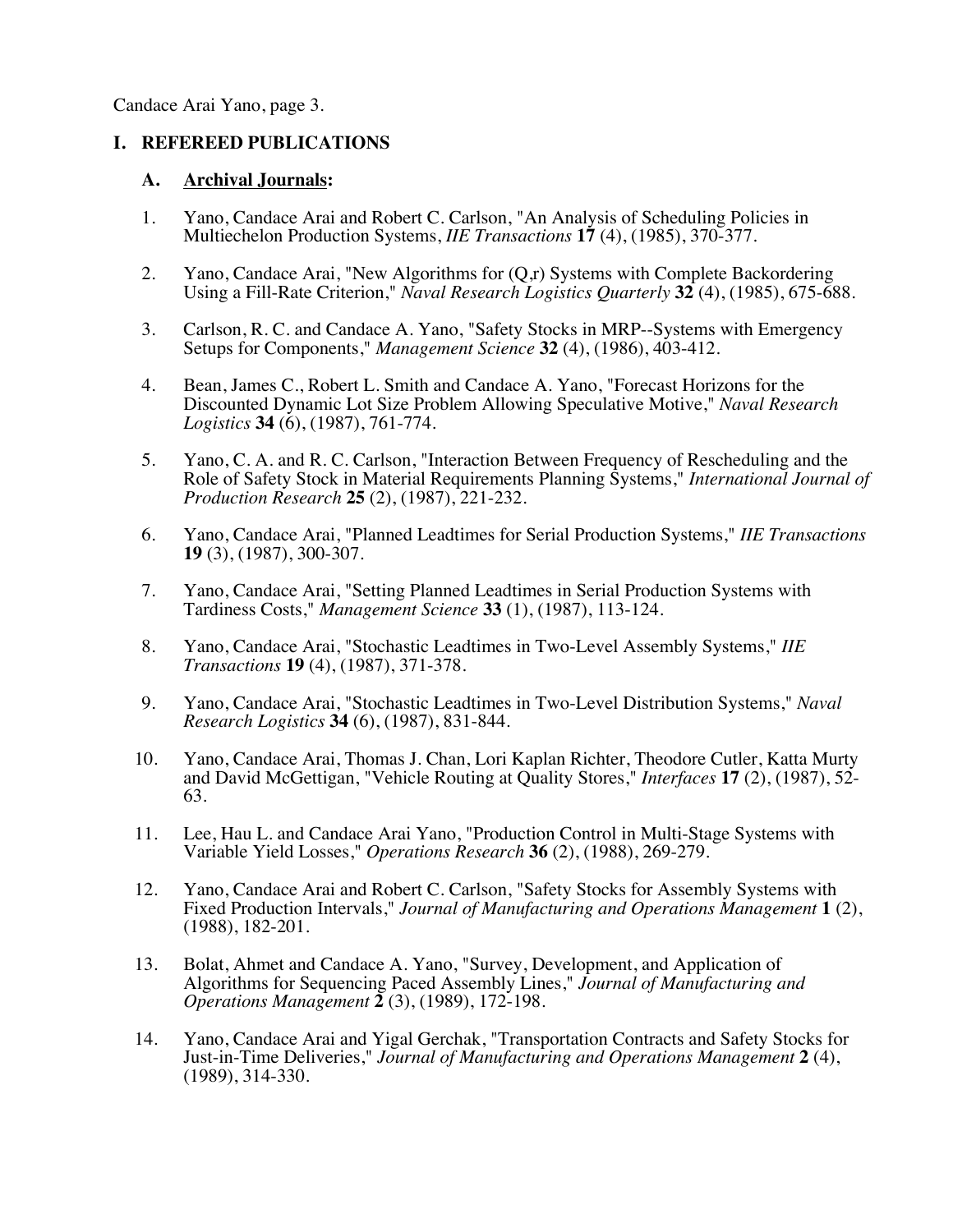- 15. Yano, Candace A., "The Product Cycling Problem with Uncertain Production Yields," *IEEE Journal of Robotics and Automation* **6** (6), (1990), 640-651.
- 16. Yano, Candace Arai and Yeong-Dae Kim, "Algorithms for a Class of Weighted Tardiness and Earliness Problems," *European Journal of Operational Research* **52** (2), (1991) 167- 178.
- 17. Lee, Heungsoon Felix, Mandyam M. Srinivasan and Candace A. Yano, "Characteristics of Optimal Workload Allocation for Closed Queueing Networks, *Performance Evaluation,* **12**, (1991), 255-268.
- 18. Yano, C. A., H. F. Lee, and M. M Srinivasan, "Design and Scheduling of Flexible Assembly Systems for Large Products: A Simulation Study," *Journal of Manufacturing Systems* **10** (1), (1991), 54-66.
- 19. Lee, Heungsoon Felix, Mandyam M. Srinivasan and Candace A. Yano, "The Optimal Configuration and Workload Allocation Problem in Flexible Manufacturing Systems," *International Journal of Flexible Manufacturing Systems* **3** (3-4), (1991), 213-230.
- 20. Yano, Candace Arai and Ram Rachamadugu, "Sequencing to Minimize Work Overload in Assembly Lines with Product Options," *Management Science* **37** (5), (1991), 572-586.
- 21. Hahm, Juho and Candace Arai Yano, "The Economic Lot and Delivery Scheduling Problem: The Single Item Case," *International Journal of Production Economics* (formerly J*ournal of Manufacturing and Operations Management*) **28**, (1992), 235-252.
- 22. Kim, Yeong-Dae and Candace Arai Yano, "An Iterative Approach to the System Startup Problem in Flexible Manufacturing Systems," *International Journal of Flexible Manufacturing Systems* **4**, (1992), 183-209.
- 23. Chan, Thomas Justin and Candace Arai Yano, "A Multiplier Adjustment Approach for the Set Partitioning Problem," *Operations Research* **40** (Supplement 1), (1992), S40-S47.
- 24. Yano, Candace Arai, "Optimizing Transportation Contracts to Support Just-in-Time Deliveries: The Case of One Contracted Vehicle per Shipment," *IIE Transactions* **24** (2), (1992), 177-183.
- 25. Bolat, Ahmet and Candace A. Yano, "Scheduling Algorithms to Minimize Utility Work at a Single Station on a Paced Assembly Line," *Production Planning and Control* **3** (4), (1992), 393-405.
- 26. Bolat, Ahmet and Candace A. Yano, "A Surrogate Objective for Utility Work in Paced Assembly Lines," *Production Planning and Control* **3** (4), (1992), 406-412.
- 27. Kim, Yeong-Dae and Candace Arai Yano, "A Heuristic Approach for Loading Problems of Flexible Manufacturing Systems," *IIE Transactions* **25** (1), (1993), 26-39.
- 28. Gerchak, Yigal, Yunzeng Wang and Candace A. Yano, "Lot Sizing in Assembly Systems with Random Component Yields," *IIE Transactions* **26** (2), (1994), 19-24.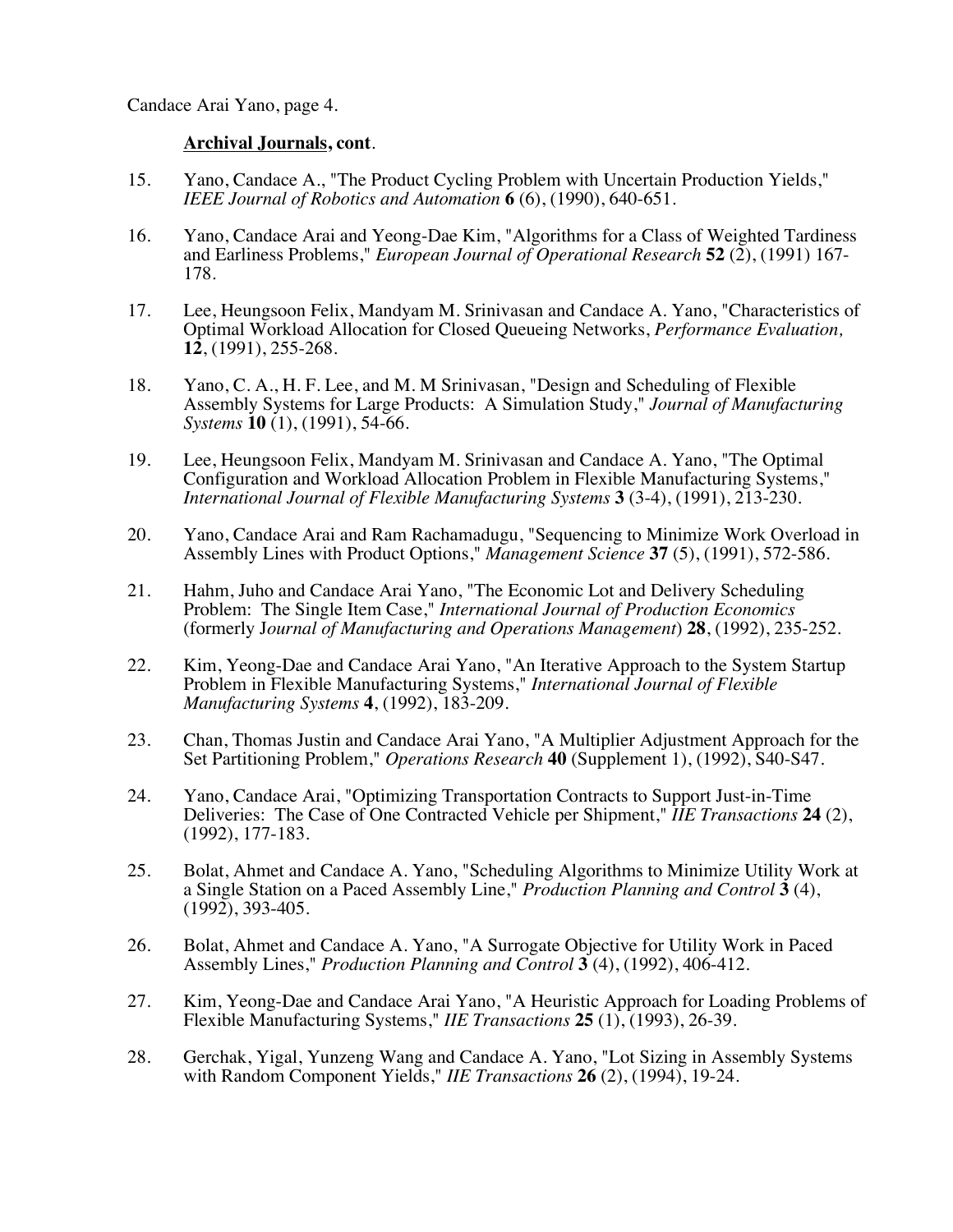- 29. Ben-Khedher, Nejib and Candace Yano, "The Multi-Item Joint Replenishment Problem with Transportation and Container Effects," *Transportation Science* **28** (1), (1994), 37-54.
- 30. Rachamadugu, Ram M.V. and Candace A. Yano, "Analytical Tools for Assembly Line Design and Sequencing," *IIE Transactions* **26** (2), (1994), 2-11.
- 31. Kim, Y.-D. and C. A. Yano, "A Due Date-Based Approach to Part Type Selection in Flexible Manufacturing Systems," *International Journal of Production Research* **32** (5), (1994), 1027-1043.
- 32. Dobson, Gregory and Candace A. Yano, "Cyclic Scheduling to Minimize Inventory in Batch Flow Lines," *European Journal of Operational Research* **75**, (1994), 441-461.
- 33. Kim, Yeong-Dae and Candace A. Yano, "A New Branch and Bound Algorithm for Loading Problems in Flexible Manufacturing Systems," *International Journal of Flexible Manufacturing Systems* **6** (4), (1994), 361-382.
- 34. Kim, Yeong-Dae and Candace A. Yano, "Minimizing Mean Tardiness and Earliness in Single Machine Scheduling Problems with Unequal Due-Dates," *Naval Research Logistics* **41** (7), (1994), 913-933.
- 35. Bourland, Karla and Candace A. Yano, "The Strategic Use of Slack Capacity in the Economic Lot Scheduling Problem with Random Demand," *Management Science* **40** (12), (1994), 1690-1704.
- 36. Hahm, Juho and Candace A. Yano, "The Economic Lot and Delivery Scheduling Problem: The Common Cycle Case," *IIE Transactions* **27** (2), (1995), 113-125.
- 37. Hahm, Juho and Candace A. Yano, "The Economic Lot and Delivery Scheduling Problem: Models for Nested Schedules," *IIE Transactions* **27** (2), (1995), 126-139.
- 38. Yano, Candace A. and Hau L. Lee, "Lot Sizing with Random Yields: A Review," *Operations Research* **43** (2), (1995), 311-334.
- 39. Hahm, Juho and Candace A. Yano, "The Economic Lot and Delivery Scheduling Problem: Powers of Two Policies," *Transportation Science* **29** (3), (1995), 222-241.
- 40. Bourland, Karla and Candace Arai Yano, "Lot Sizing When Yields Increase During the Production Run," *Naval Research Logistics* **43** (8), (1996), 1035-1048.
- 41. Kamoun, Mahdi and Candace Arai Yano, "Facility Layout to Support Just-in-Time (with M. Kamoun), *Transportation Science* **30** (4), (1996), 315-329.
- 42. Bourland, Karla and Candace A. Yano, "A Comparison of Solution Approaches for the Fixed-Sequence Economic Lot Scheduling Problem," *IIE Transactions* **29** (2), (1997), 103- 108.
- 43. Bourland, Karla, Matthew J. Brown, and Candace A. Yano, "The Product Cycling Problem under Increasing Yield Rates," *IIE Transactions* **29** (5), (1997), 417-422.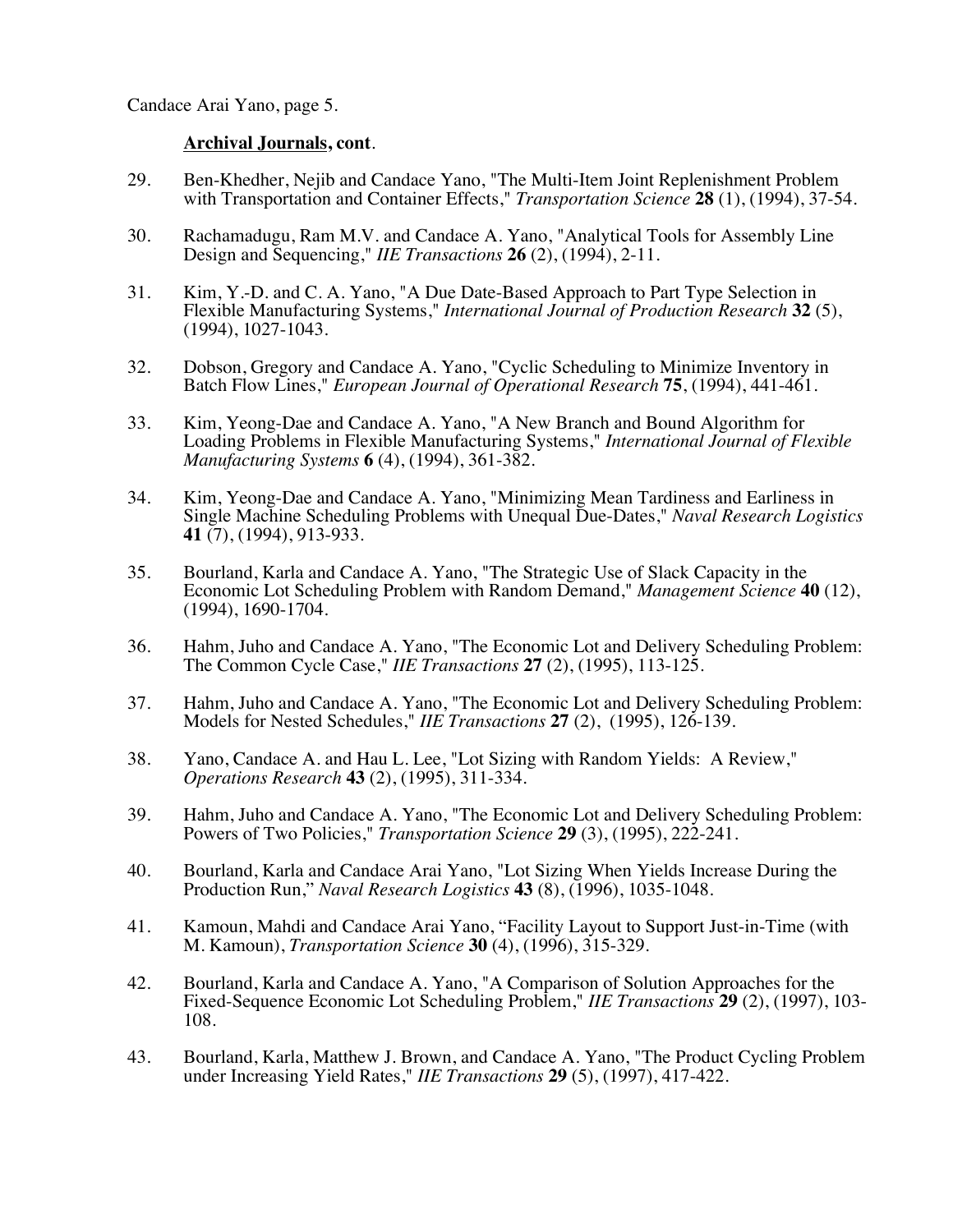- 44. Kim, Yeong-Dae and Candace A. Yano, "Impact of Throughput-Based Objectives and Machine Grouping Decisions on the Short-Term Performance of Flexible Manufacturing Systems," *International Journal of Production Research* **35** (12), (1997), 3303-3322.
- 45. Yano, Candace Arai, Yavuz A. Bozer and Mahdi Kamoun, "Optimizing Dock Configuration and Staffing in Decentralized Receiving," *IIE Transactions* **30** (7), (1998), 657-668.
- 46. Blanchard-Gaillard, Denis, Candace A. Yano, Janny M.Y. Leung and Matthew J. Brown (1999), "Discrete Deterministic and Stochastic Blending Problems with Two Quality Characteristics: Aluminum Blending," *IIE Transactions* **31** (10), (1999), 1001-1009.
- 47. Newman, Alexandra and Candace Arai Yano, "Centralized and Decentralized Train Scheduling for Intermodal Operations," *IIE Transactions* **32** (8), (2000), 743–754.
- 48. Song, Jing-Sheng, Candace Arai Yano, and Panupol Lerssrisuriya, "Contract Assembly: Dealing with Combined Supply Lead Time and Demand Quantity Uncertainty," *Journal of Manufacturing and Service Operations Management* **2** (3), (2000), 287-296.
- 49. Newman, Alexandra and Candace Arai Yano, "Scheduling Direct and Indirect Trains and Containers in an Intermodal Setting," *Transportation Science* **34** (3), (2000), 256-270.
- 50. Matanachai, Sittichai and Candace Arai Yano, "Balancing Mixed-Model Assembly Lines to Reduce Work Overload," *IIE Transactions* **33** (1), (2001), 29-42.
- 51. Yano, Candace Arai and Alexandra M. Newman, "Scheduling Trains and Containers with Due Dates and Dynamic Arrivals," *Transportation Science* **35** (2), (2001), 181-191.
- 52. Dobson, Gregory and Candace A. Yano, "Product Offering, Pricing and Make-to-Stock/ Make-to-Order Decisions with Shared Capacity," *Production and Operations Management* **11**(4), (2002), 293-312 (Special Issue on Customer Satisfaction Through Design, Manufacturing and Supply Networks).
- 53. Kraus, Ursula and Candace A. Yano, "Product Line Selection and Pricing under a Shareof-Surplus Choice Model," *European Journal of Operational Research* **150** (3), (2003), 653-671.
- 54. Chopra, Sunil, William Lovejoy and Candace Yano, "Five Decades of Operations Management and the Prospects Ahead," *Management Science* **50** (1), (2004), 8-14. (Invited; lightly reviewed.)
- 55. Bennett, Derek and Candace Arai Yano, "A Decomposition Approach for a Multi-Product Process Selection and Product Routing Problem Incorporating Environmental Factors," *European Journal of Operational Research* **156** (3), (2004), 643-664
- 56. Bulbul, Kerem, Philip M. Kaminsky and Candace A. Yano, "Flow Shop Scheduling with Earliness, Tardiness and Intermediate Inventory Holding Costs," *Naval Research Logistics* **51** (3), (2004), 407-445.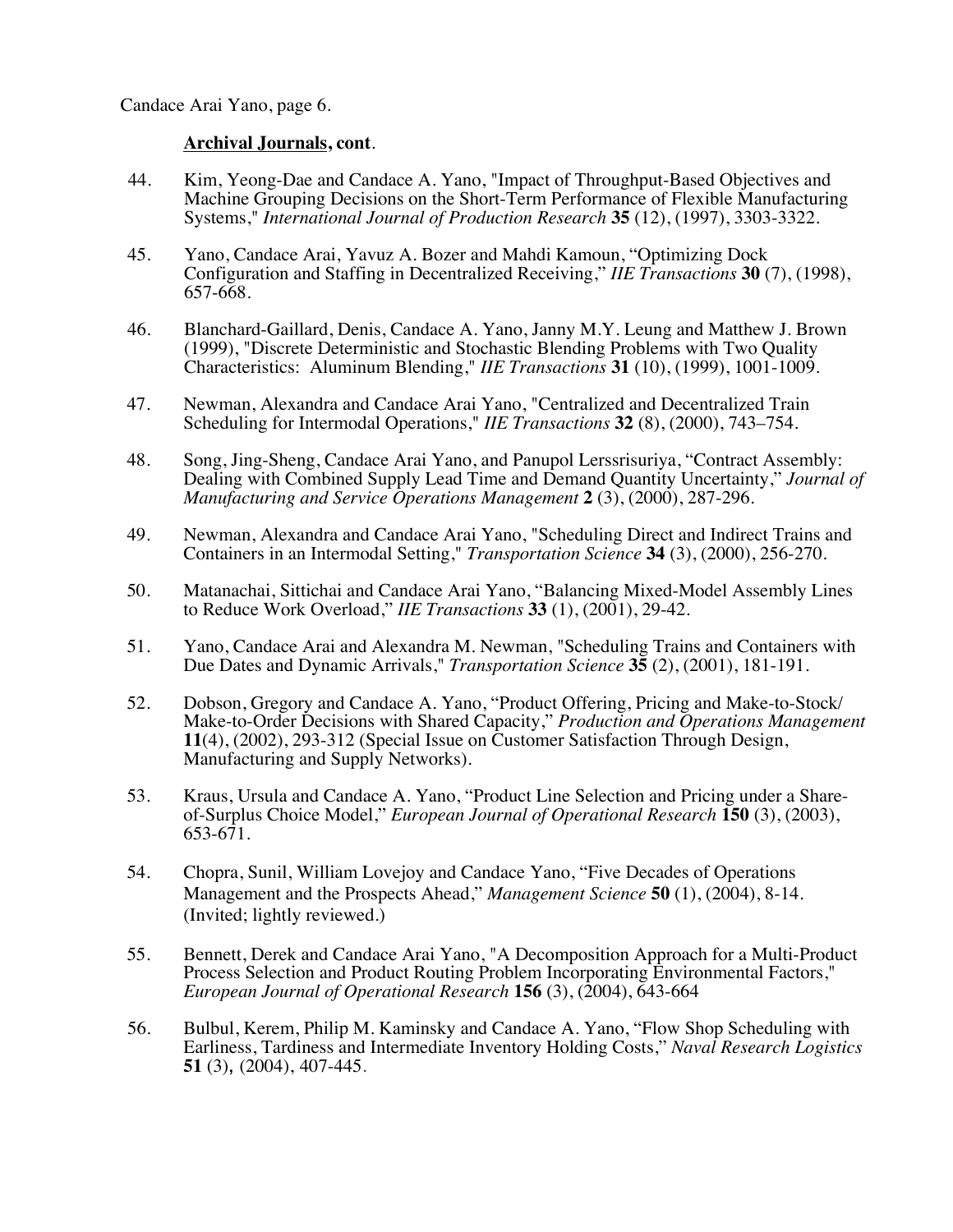- 57. Chao, John, Matty Chen, Aileen Deng, Harold Miao, Alexandra Newman, Sophia Tseng and Candace Arai Yano, "Safeway Designs Mixed-Product Pallets to Support Just-in-Time Deliveries." *Interfaces* **35** (4), (2005), 294-307.
- 58. Durango-Cohen, Elizabeth and Candace Arai Yano, "Supplier Commitment and Production Decisions Under a Forecast-Commitment Contract." *Management Science* **52**(1), (2006), 54-67.
- 59. Deng, Shiming and Candace Arai Yano, "Joint Production and Pricing Decisions with Setup Costs and Capacity Constraints." *Management Science* **52** (5), (2006), 741-756.
- 60. Lee, Heungsoon F., M. M. Srinivasan and Candace A. Yano, "A Framework for Capacity Planning and Machine Configuration in Flexible Assembly Systems." *International Journal of Flexible Manufacturing Systems* **18** (4), (2006) 239-268.
- 61. Yano, Candace Arai and Alexandra Newman, "Pareto-Improving Contract for Express Delivery Services." *Production and Operations Management* (Special Issue Honoring Martin Starr). **16**(1), (2007), 109-124.
- 62. Bulbul, Kerem, Philip M. Kaminsky and Candace A. Yano, "Preemption in Single Machine Earliness/Tardiness Scheduling." *Journal of Scheduling***10** (4-5), (2007), 271- 292.
- 63. Dror, M., .K. Smith and C.A. Yano, "Deux Chemicals, Inc. Goes Just-in-Time." *Interfaces* **39** (6), (2009), 503-515.
- 64. Chen, Frank Y. and Candace A. Yano, "Improving Supply Chain Performance and Managing Risk Under Weather-Related Demand Uncertainty." *Management Science* **56** (8) (2010), 1380-1397.
- 65. Durango-Cohen, Elizabeth and Candace Arai Yano, "Optimizing Customer Forecasts for Forecast-Commitment Contracts." *Production and Operations Management*. **20** (5) (2011), 681-698.
- 66. Rong, Ying, Z.-J. Max Shen and Candace Arai Yano. "Cheaper by the Pallet? Multi-Item Procurement with Standard Batch Sizes." *IIE Transactions* **44** (6) (2012), 405- 418. Featured *in Industrial Engineer* Magazine, May 2012.
- 67. Newman, Alexandra M., Candace A. Yano and Enrique Rubio, "Mining Above and Below Ground: Timing the Transition," *IIE Transactions* **45** (8) (2013), 865-882. Featured in *Industrial Engineer* Magazine, July 2013.
- 68. Yano, Candace Arai, Z.-J. Max Shen and Stephen Chan, "Optimizing the Number of Copies for Print Preservation of Research Journals." *International Journal of Production Research* 51 (23-24) (2013), 7456-7469 (50<sup>th</sup> Anniversary Issue).
- 69. Kuo, Yong-Hong, Janny Leung and Candace Arai Yano, "Scheduling of Multi-Skilled Staff Across Multiple Locations." *Production and Operations Management* **23** (4) (2014), 626-644.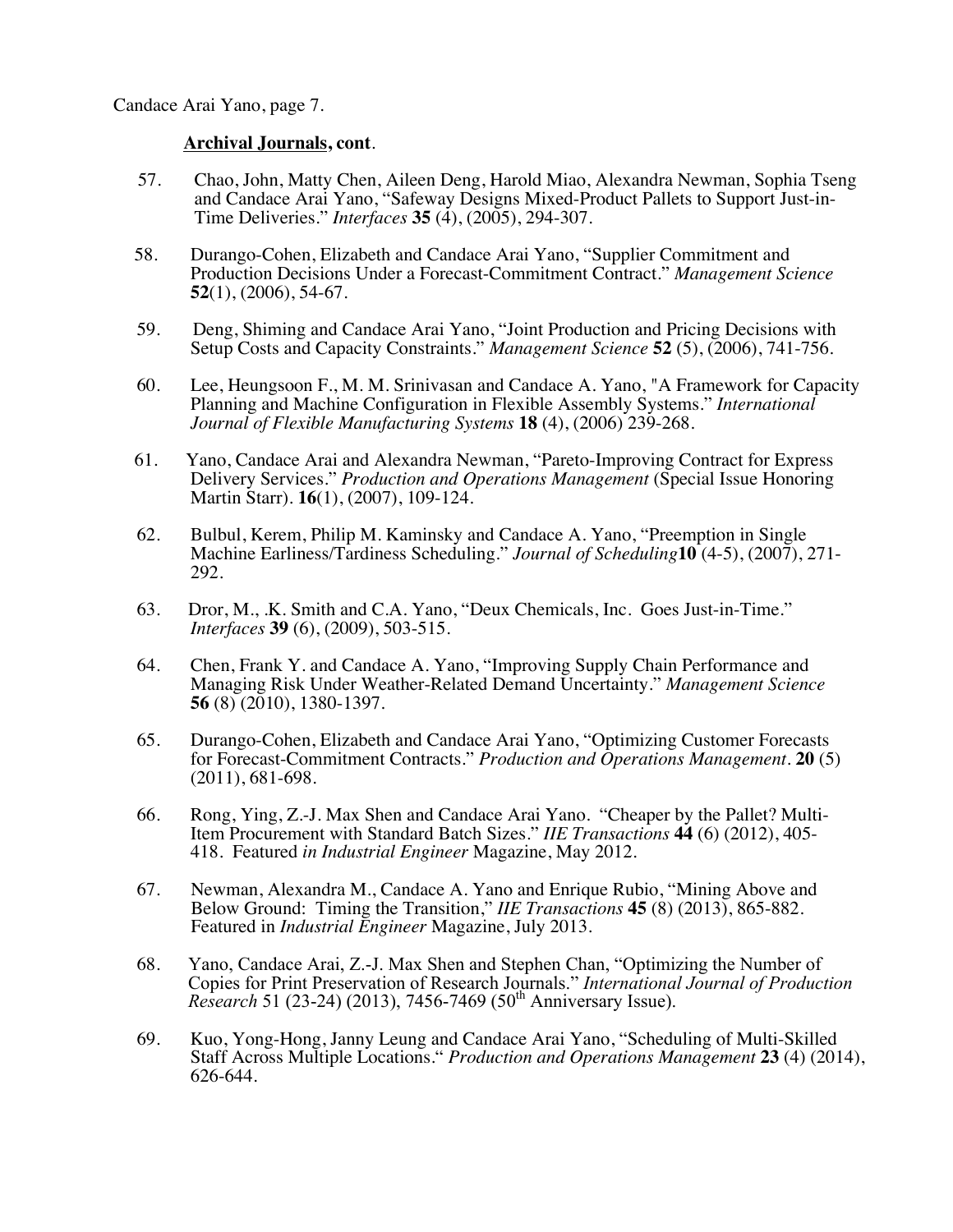#### **Archival Journals, cont**.

- 70. Deng, Shiming and Candace Arai Yano, "Designing Supply Contracts Considering Profit Targets and Risk." *Production and Operations Management* **25** (7), (2016), 1292- 1307.
- 71. Yang, Kai-Chuan and Candace Arai Yano. "Multi-Product (R,T) Inventory Policies with Short-Shipping: Enabling Fixed Order Intervals and Well-Utilized Vehicles under Random Demand." *IISE Transactions* 49(2), (2017), 209-222.
- 72. Yano, Candace Arai, Elizabeth J. Durango-Cohen and Liad Wagman, "Outsourcing in Place: Should a Retailer Sell Its Store-Brand Factory?" *IISE Transactions* 49(4), (2017), 442-459
- 73. Benchoff, Brittney, Candace Arai Yano and Alexandra Newman. "Kaiser Permanente Oakland Medical Center Optimizes Operating Room Block Schedule for New Hospital." *Interfaces* 47(3), (2017), 214-229.
- 74. Liao, Bo, Candace Arai Yano and Shiva Esturi. "Optimizing Site Qualification Across the Supply Network at Western Digital." *Interfaces* 47(4), (2017), 305-319.
- 75. Yan, Houmin, Candace Arai Yano and Hanqin Zhang, "Multi-Period Inventory Models with Target-Profit Constraints under Accrual- and Cash-Basis Accounting." *Production and Operations Management* (forthcoming).

### **B. Conference Proceedings (refereed; partial list):**

- 1. Yano, Candace A., "Optimal Routing of Vehicles for Deliveries and Backhauls Using a Personal Computer," *Journal of Transportation Management 1986 Proceedings,* 1986)
- 2. Lee, H. F., M. M Srinivasan and Candace A. Yano, "An Algorithm for the Minimum Cost Configuration Problem in Flexible Manufacturing Systems," *Proceedings of the 1989 Flexible Manufacturing Systems Conference*, 1989.
- 3. Erkip, Nesim and Candace A. Yano, "When Should We Dispatch Trucks with Unreliable Transit Times," *Proceedings of the 1996 Manufacturing and Service Operations Management Conference*, June 1996.
- 4. Bennett, Derek and Candace Arai Yano, " A Multiobjective Multi-Product Equipment Selection and Product Routing Problem in Environmentally Conscious Manufacturing," *Proceedings of the 1998 Industrial Engineering Research Conference,* Banff, Alberta, Canada, May 1998.
- 5. Kraus, Ursula and Candace Arai Yano, "Product Line and Process Design for Mass Customization," *Proceedings of the 1998 Manufacturing and Service Operations Management Conference*, Seattle, Washington, June 1998.
- 6. Newman, Alexandra M. and Candace Arai Yano, "Optimizing Intermodal Rail Operations," *Proceedings of the 1998 Manufacturing and Service Operations Management Conference*, Seattle, Washington, June 1998.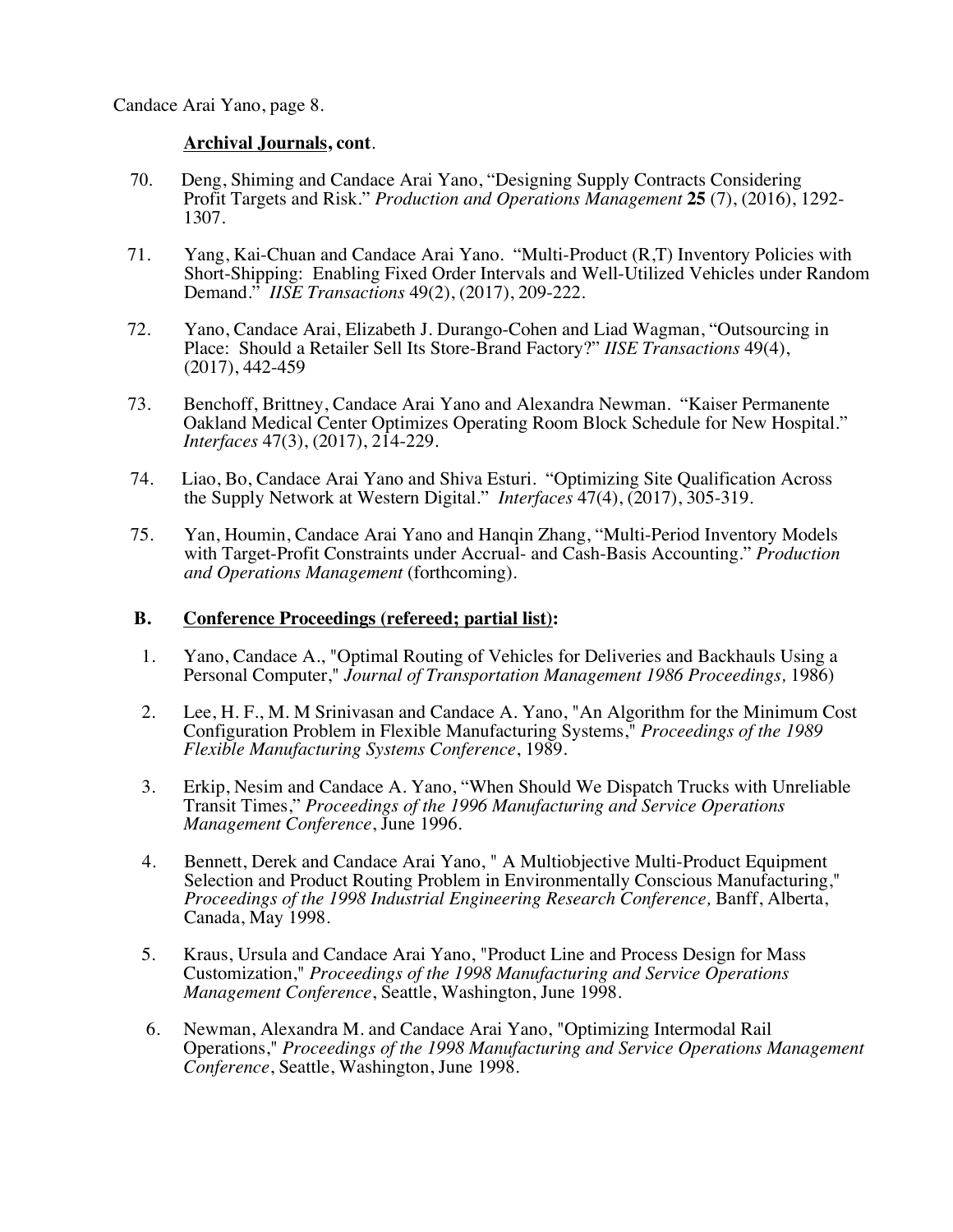#### **Conference Proceedings (refereed; partial list), cont.:**

- 7. Yano, Candace Arai and Gregory Dobson. "Product Line Selection and Pricing with Shared Resources: A Framework for Evaluating the Benefits of Product Platforms, Postponement, Modular Design and Common Components." *Proceedings of the Manufacturing and Service Operations Management Conference*, Ann Arbor, Michigan, (2000).
- 8. Deng, Shiming and Candace A. Yano, "Combining Spot Purchases with Contracts in a Two-Echelon Supply Chain," *Proceedings of the 2002 Manufacturing and Service Operations Management Conference*, Cornell University, Ithaca, NY, June 2002.
- 9. Yano, Candace A. and Alexandra M. Newman, "Day-of Week Pricing for Express Delivery Services," *Proceedings of the 2002 Manufacturing and Service Operations Management Conference*, Cornell University, Ithaca, NY, June 2002.
- 10. Yano, Candace Arai, "Pricing in a Two-Supplier, One-Retailer Supply Chain with Capacity Constraints and Information Asymmetry," *Proceedings of the 2005 Manufacturing and Service Operations Management Conference*, Northwestern University, Evanston, IL, June 2005.
- 11. Durango-Cohen, Elizabeth and Candace Arai Yano, "Channel Pricing Implications for a Supply Chain with Competing Store and National Brands," *Proceedings of the 2006 Manufacturing and Service Operations Management Conference*, Georgia Institute of Technology, Atlanta, GA, June 2006.
- 12. Durango-Cohen, Elizabeth J. and Candace A. Yano, "Optimizing the Customer's Forecast in a Forecast-Commitment Contract," *Proceedings of the 2007 Manufacturing and Service Operations Management Conference*, Tsinghua University, Beijing, China, June 2007.
- 13. Durango-Cohen, Elizabeth J. and Candace A. Yano, "Forecast Commitment Contracts with Strategic Customers," Proceedings of the 2009 *Manufacturing and Service Operations Management Conference,* Massachusetts Institute of Technology, Cambridge, MA, June 2009.
- 14. Yano, Candace Arai and Elizabeth J. Durango-Cohen, "Outsourcing in Place: Selling the Retailer's Store-Brand Factory," *Proceedings of the 2010 Manufacturing and Service Operations Management Conference,* The Technion, Israel, June 2010.
- 15. Qi, Huanhuan and Candace Arai Yano. "Optimizing Manufacturer Trade Discounts When Retailers and Consumers Forward-Buy." *Proceedings of the 2011 Manufacturing and Service Operations Management Conference*. University of Michigan, Ann Arbor, MI, June 2011.
- 16. Liao, Bo and Candace Arai Yano. "Product Assortment and Pricing in the Presence of Retail Competition and Store Brands." *Proceedings of the 2012 Manufacturing and Service Operations Management Conference*. Columbia University, New York, NY, June 2012.
- 17. Oh, Jack and Candace Arai Yano. "Capacity Expansion and Contraction in a Nonstationary Environment." *Proceedings of the 2012 Manufacturing and Service Operations Management Conference*. Columbia University, New York, NY, June 2012.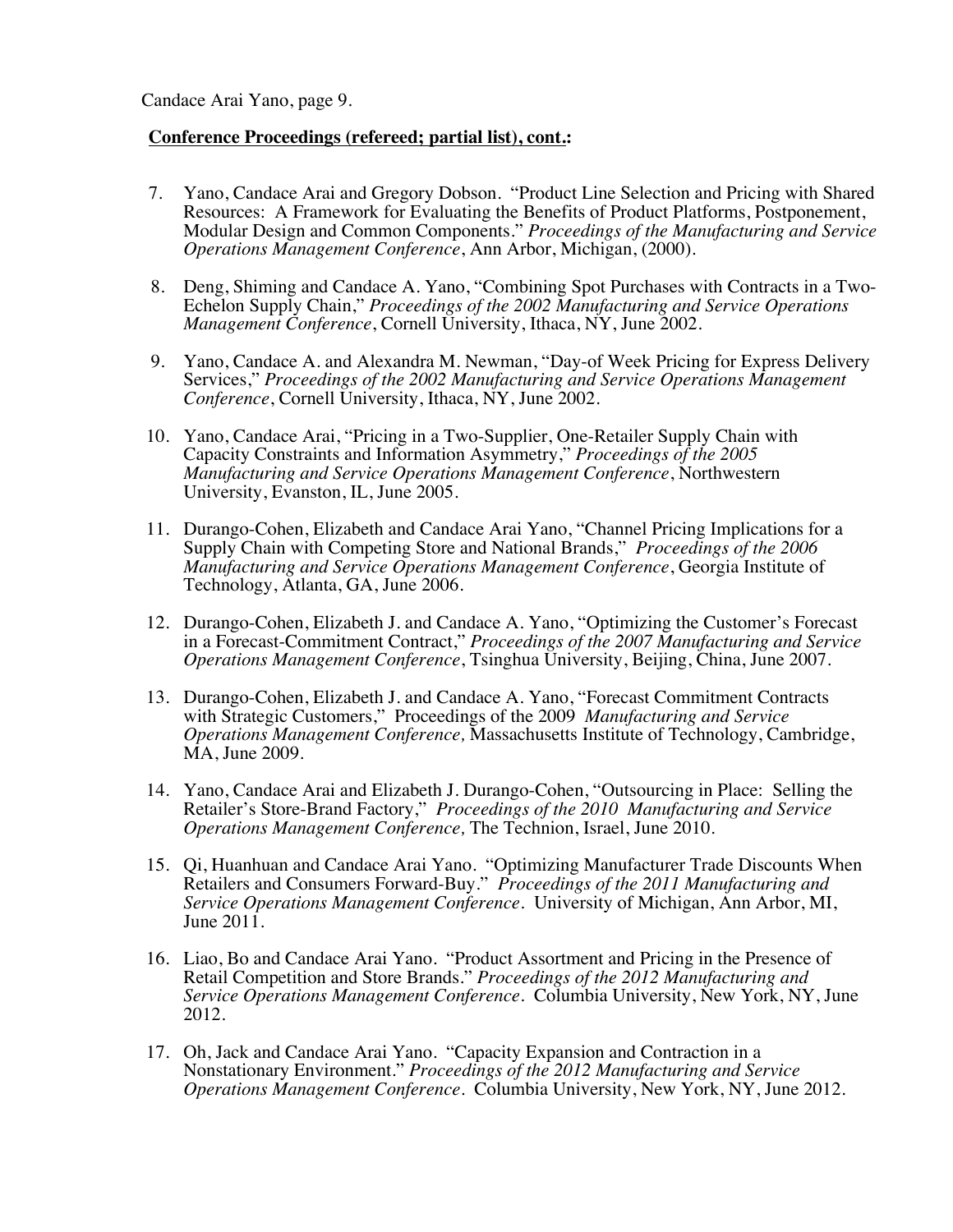#### **Conference Proceedings (refereed), cont.**

- 18. Liao, Bo and Candace Arai Yano. "Optimizing Store-Brand Quality under Different Sourcing Structures." *Proceedings of the 2014 Manufacturing and Service Operations Management Conference*, University of Washington, Seattle, WA, June 2014.
- 19. Liao, Bo and Candace Arai Yano. "Optimizing Site Qualification across a Supply Network." *Proceedings of the 2015 Manufacturing and Service Operations Management Conference***,** University of Toronto, Toronto, Ontario, Canada, June 2015.
- 20. Chen, Frank Y., Fei Hu, Candace Arai Yano and Quan Yuan. Heuristics and Bounds for an Inventory System with an All-or-Nothing Yield Pattern." Proceedings of the IEEE International Conference on Service Operations, Logistics and Informatics, Singapore, July 2018.

# **C. Book Chapters (refereed):**

- 1. Yano, Candace Arai and Gregory Dobson, "Profit Optimizing Product Line Design, Selection and Pricing with Manufacturing Cost Considerations: A Survey," in Product Variety Management: Research Advances (T.-H. Ho and C.S. Tang, eds.), Kluwer Academic Publisher, November 1998, 145-176.
- 2. Yano, Candace Arai and Greg Dobson, "Designing Product Lines for Diverse Customer Markets," in Global Supply Chain and Technology Management (Hau L. Lee and Shu-Ming Ng, eds.), POMS Series in Technology and Operations Management, Vol. 1 (1998).
- 3. Newman, Alexandra M., Linda K. Nozick and Candace Arai Yano, "Optimization in the Rail Industry," in Handbook of Optimization, Panos M. Pardalos and Mauricio G. C. Resende (Eds.), Oxford University Press, New York, 2002.
- 4. Yano, Candace A. and Stephen M. Gilbert, "Coordinated Pricing and Production/Procurement Decisions: A Review," in Managing Business Interfaces: Marketing, Engineering and Manufacturing Perspectives, Amiya Chakravarty and Jehoshua Eliashberg (Eds.), Kluwer Academic Publishers, 2003.
- 5. Newman, Alexandra, Candace A. Yano and Phil Kaminsky, "Third Party Logistics Planning with Routing and Inventory Costs," in Supply Chain Optimization (J. Geunes and P. Pardalos, eds.), Kluwer Academic Publishers, 2005.
- 6. McFadden, Carson and Candace A. Yano. "Mine Planning Above and Below Ground: Generating a Set of Pareto-Optimal Schedules Considering Risk and Return." in Essays in Production, Project Planning and Scheduling: A Festschrift in Honor of Salah Elmaghraby (S. Pulat, R. Sarin and R. Uzsoy, eds.), Springer Science, New York, NY, 2014, 343-356.
- 7. Qi, Huanhuan Daphne and Candace Arai Yano. "Optimizing Retailer Procurement and Pass-Through of Trade Discounts When Retail Discounts Affect Reservation Prices and Stockpiling. In Cross-Functional Inventory Research (Gavirneni, S., ed.), World Scientific Publishing, 2016, 89-133.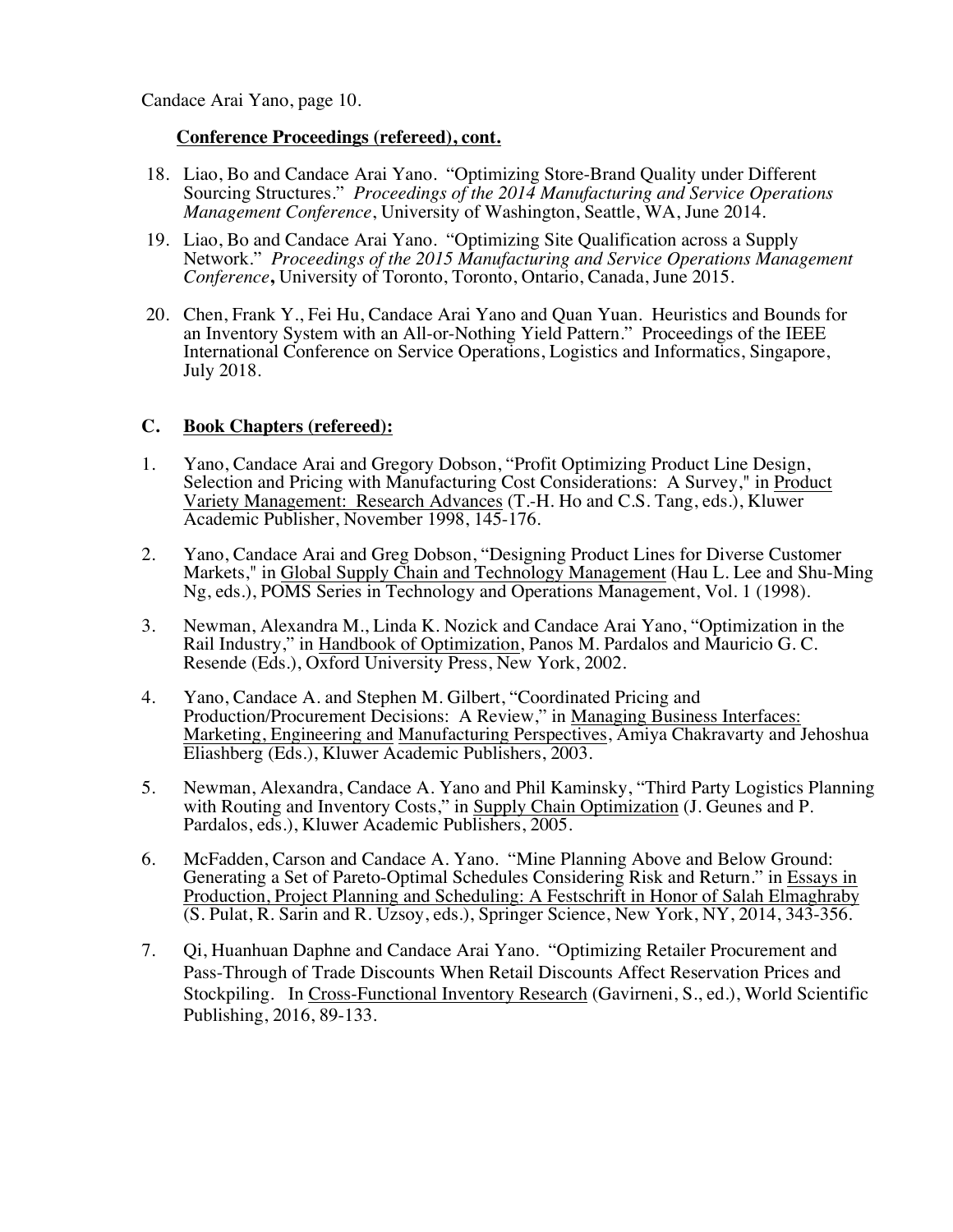# **II. NON-REFEREED PUBLICATIONS**

### **A. Papers in Review or Revision:**

- 1. Liao, Bo, Candace Arai Yano and Minakshi Trivedi. "Optimal Store-Brand Quality Positioning: Impact of Choice of Producer and Channel Price Leadership." (Minor revision requested by *Production and Operations Management*.)
- 2. Qi, Huanhuan and Candace Arai Yano, "A Manufacturer Pricing Policy that Improves Supply Chain Performance by Reducing the Bullwhip Effect."
- 3. Yano, Candace A. and Elizabeth J. Durango-Cohen, "Structuring National Brand Price Contracts in the Presence of Store-Brand Competition."
- 4. Liao, Bo and Candace Arai Yano, "Competing Retailers' Product Assortment and Pricing in the Presence of Store Brands."
- 5. Nalca, Arcan and Candace Arai Yano, "Assortment Rationalization in the Presence of Store Brands: The Roles of Delisting and Co-Branding."
- 6. Sipeki, Levente, Alexandra M. Newman and Candace Arai Yano, "Optimal Selection of Support Pilliars in an Underground Mine."

# **B. Conference Proceedings:**

- 1. Yano, Candace, A. "Production Control in Manufacturing Systems with Variable Yield Losses," *Proceedings of the National Science Foundation's 13th Conference on Production Research and Technology*, (1986).
- 2. Yano, Candace, A. "Scheduling Production for Products with Yield Losses: Situations with Rework or Multiple Products Sharing Capacity," *Proceedings of the National Science Foundation's 14th Conference on Production Research and Technology*, (1987).

# **C. Technical Reports:**

- 1. Chan, Thomas J. and Candace A. Yano, "Production and Procurement Policies for an Assembly System with Random-Yield Components," Technical Report 86-6, Department of Industrial & Operations Engineering, University of Michigan.
- 2. Alden, J. and Candace A. Yano, "A Forward Dynamic Programming Procedure for General Uncapacitated Multi-Stage Lot Size Problems," Technical Report 86-11, Department of Industrial & Operations Engineering, University of Michigan.
- 3. Yano, Candace, A., "Optimal Policies for a Serial Production System with Setup Costs and Variable Yields," Technical Report 86-24, Department of Industrial & Operations Engineering, University of Michigan.
- 4. Abraham, C., B. Dietrich, S. Graves, W. Maxwell and Candace A. Yano, "A Research Agenda for Models to Plan and Schedule Manufacturing Systems," Technical Report 85-33, Department of Industrial & Operations Engineering, University of Michigan.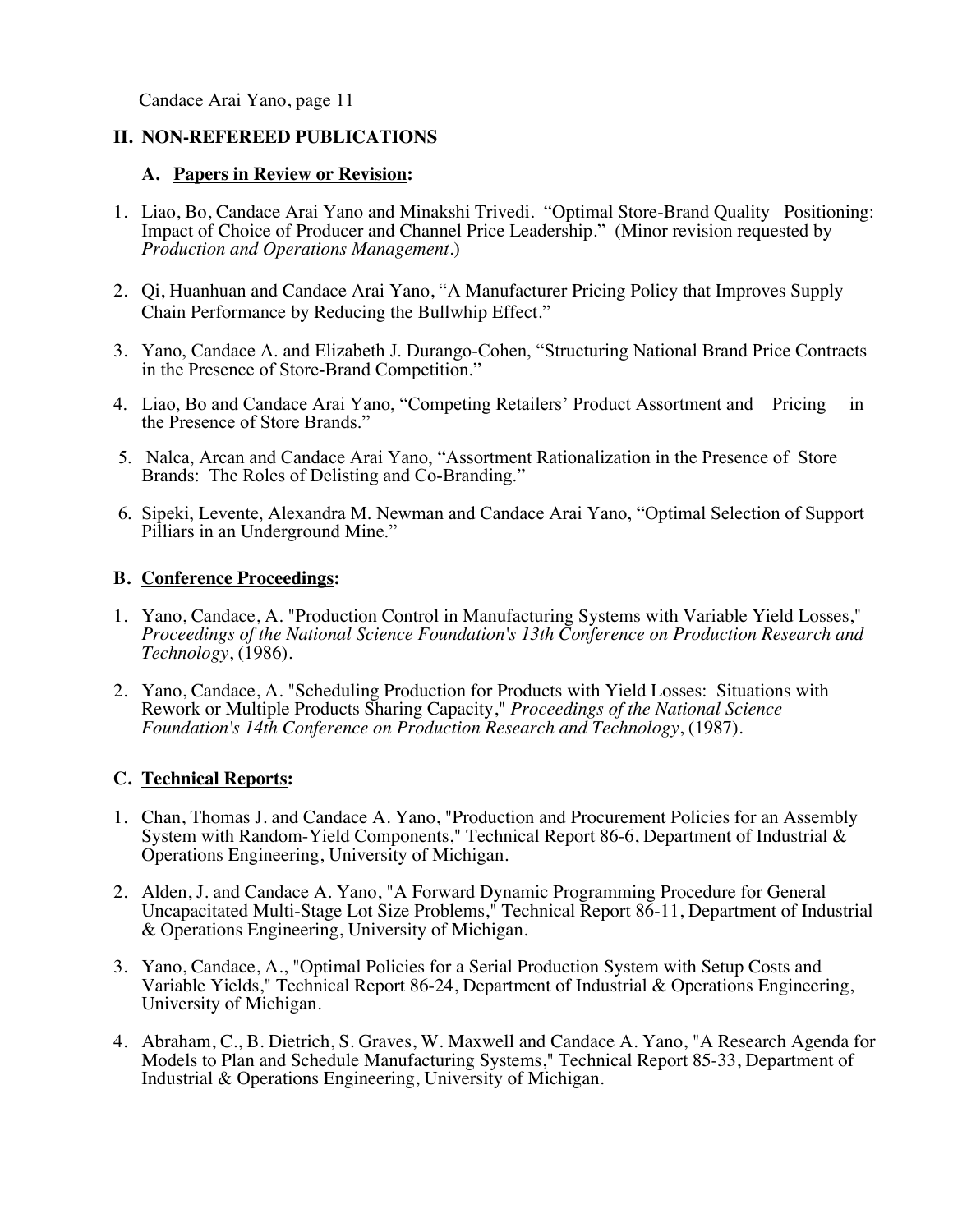#### **Technical reports, cont**.

- 5. Yano, Candace A., "Impact of Quality and Pricing on the Market Shares of Two Competing Suppliers in a Simple Procurement Model."
- 6. Ben-Khedher, Nejib and Candace A. Yano, "The Multi-Item Joint-Replenishment Problem with Volume-Sensitive Transportation Costs."
- 7. Ben-Khedher, Nejib and Candace A. Yano, "The Multi-Supplier Delivery Scheduling Problem."
- 8. Bourland, Karla and Candace A. Yano, "Linear Loss Functions Where the Exposure Period is a Decision Variable: Structural Properties and Applications."
- 9. Yano, Candace A., "Optimal Finite and Infinite Horizon Policies for Single-Stage Production Systems with Random Yields."
- 10. Yano, Candace A., "Input Control for Systems with Random Yields and Lead Times," working paper.
- 11. Yano, Candace A., Matthew J. Brown, Marilyn J. Maddox and Cynthia Barnhart, "Scheduling Multiple Projects with Due Dates in a Job Shop."
- 12. Newman, Alexandra and Candace Arai Yano, "Optimal Control of a Piecewise Linear Trend Process with Quadratic Loss."
- 13. Yano, Candace A. and Chen Zhou, "Optimal Ready Times for Jobs with Stochastic Processing Times."
- 14. Dobson, Gregory and Candace Arai Yano, "Product Line and Technology Selection with Shared Manufacturing and Engineering Design Resources." Also a supplement: "Report on the Computational Results from "Product Line and Technology Selection With Shared Manufacturing and Engineering Design Resources"
- 15. Lerssrisuriya, Panupol and Candace Arai Yano, "Pricing and Production Planning to Accommodate Product Variety and Demand Uncertainty."
- 16. Lerssrisuriya, Panupol and Candace Arai Yano, "Pricing and Production Planning for Make-to-Order Products with Lead-Time-Sensitive Random Demands."
- 17. Geralde, Toni, Nicholas Gomez, Mona Gohil, Lily Suriya, Patrick Tam and Candace Arai Yano, "Optimizing Electricity Procurement for the City of Palo Alto."
- 18. Yano, Candace Arai and Alexandra Newman, "Technical Note: Conditions for Optimality of an "As-Late-As-Possible" Vehicle Schedule in the Multi-Item Shipment Problem with Due Dates and Dynamic Arrivals."
- 19. Yano, Candace Arai. "Impact of Capacity Constraints on Prices and Profits in a Two-Supplier, One-Retailer Supply Chain. (Incorporated into a different paper.)
- 20. Durango-Cohen, Elizabeth and Candace Arai Yano, "Impact of Capacity on Pricing Decisions in Supply Chains with Competing Store and National Brands." (A portion of this has been incorporated into a different paper.)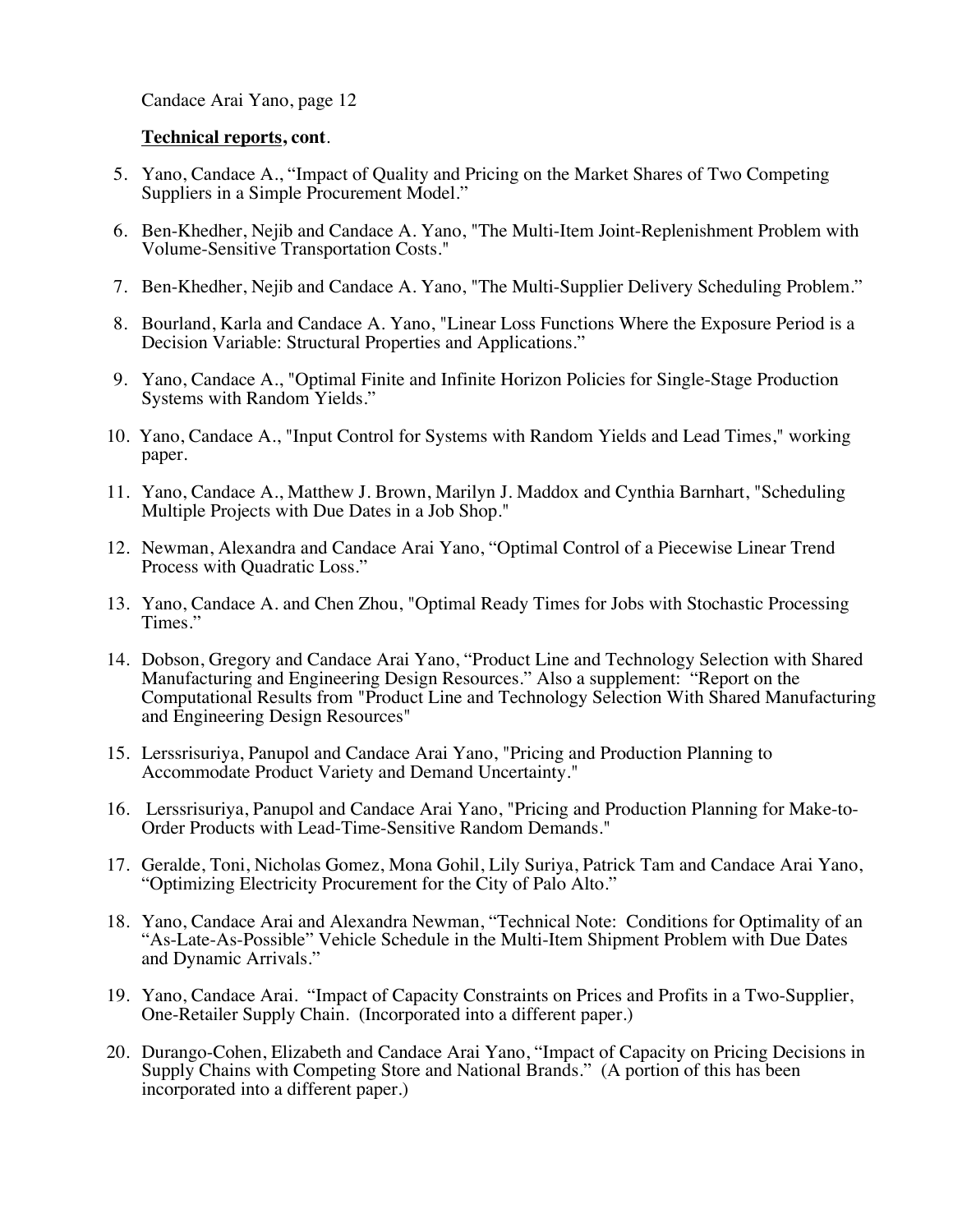### **Technical reports, cont**.

- 21. Kraus, Ursula and Candace Arai Yano, "Comparison of Product Line Design Solutions under the Share of Surplus and Max-Surplus Choice Rules."
- 22. Kraus, Ursula and Candace A. Yano, "Strategic Stockouts in the Presence of Customer Substitution."
- 23. Singh, Medini R., Jing-Sheng Song, Candace Arai Yano and Augusto Moreno-Beltran, "Production and Repair Decisions with Time-Consuming Repair and a Deadline."
- 24. Yang, Kai-Chuan and Candace Arai Yano. "Quantifying the Benefit of Fixed-Cycle Ordering Policies in Multi-Product Supply Chains with Production and Transportation Scale Economies under Volatile Demands." .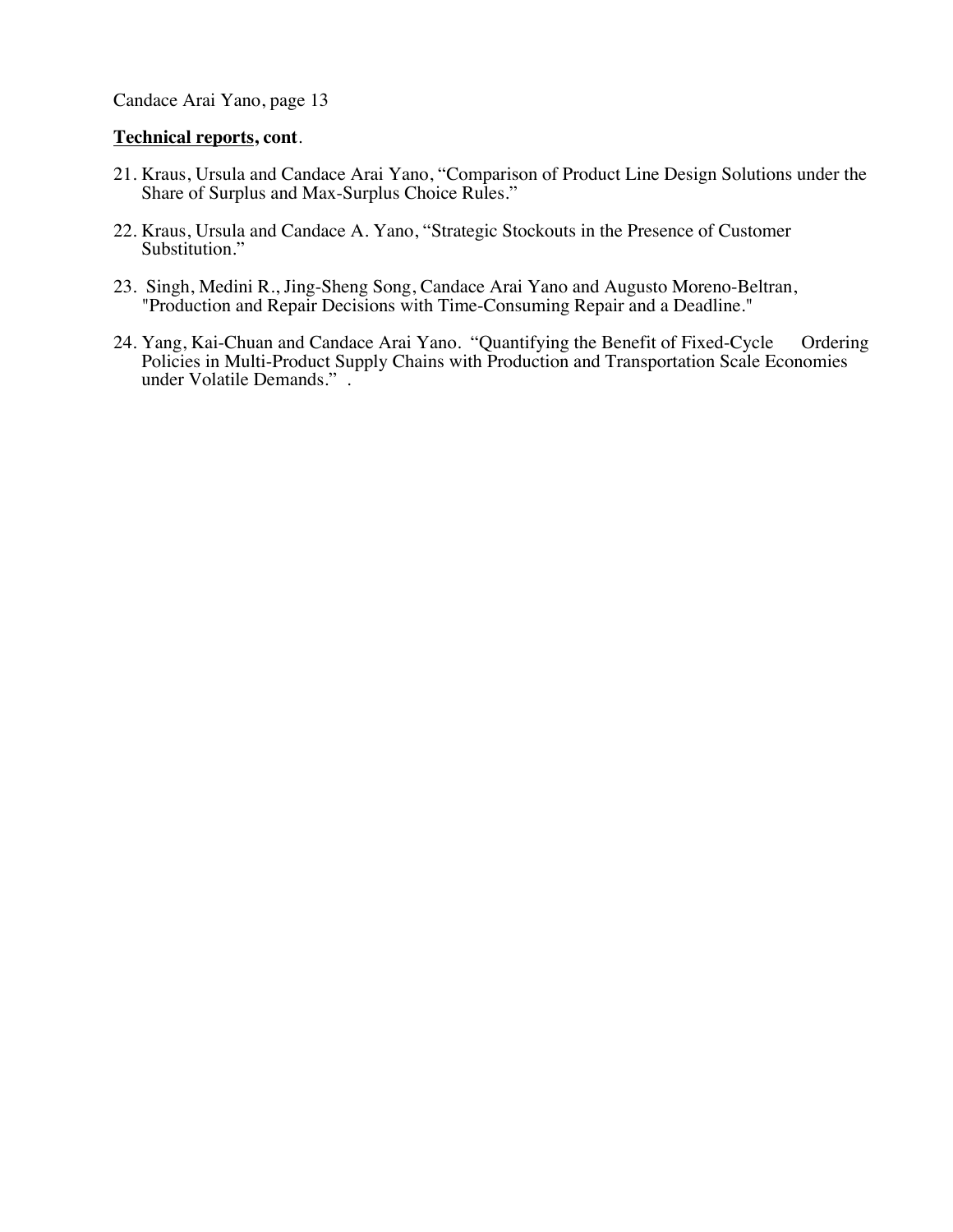# **RESEARCH GIFTS, GRANTS AND CONTRACTS**:

On a Random Yield Problem with Non-Zero Leadtimes. (Co-PI; PI is Frank Chen). Hong Kong Research Grants Council, \$HKD 880,000 HKD (US \$113,200). 2014-2017.

Designing Coupled Loans and Weather Insurance for Poor Farmers in Developing Nations, Clausen Center for International Business and Policy, UC Berkeley, \$10,000, 3/2013-

Supply Chain Management. LeanTaas, \$5,000, 6/11 -

Optimizing Print Backups of Archival Journals, Ithaka Research, \$118,150 for 8/07 – 8/08.

Decision Models for Buyers of Third-Party Manufacturing Services, Korean Institute of Industrial Technology, \$50,000 for 3/03 – 12/03.

Synthetic Data Generation for Risk Analysis, Fair Isaac and Company. \$10,000 for 10/02 -

Decision and Risk Analysis. Fair, Isaac and Company. \$40,000 for 9/00 – (with P. Kaminsky).

Modeling Cycle Time and Throughput for the JGI Genome Sequencing Processes. Lawrence Berkeley National Laboratory, Joint Genome Institute, approximately \$70,000 annually for 1/98- 10/00 (direct funding).

Methodologies for Environmental-based Planning in Machining Operations (Principal Investigator P.Sheng; other co-PIs: D. Dornfeld, V. Carey, C. Koshland). National Science Foundation (DMI-95-24972). \$508,724 for 1/96 – 12/00.

Operations Research Center of Excellence, Federal Aviation Administration and industrial sponsors, approximately \$1,000,000 annually for 1996- (approximately 30 investigators at 4 universities).

Coordination Issues in Manufacturing Design and Control. NSF Faculty Awards for Women Scientists and Engineers Grant (GER/HRD-9396288). \$250,000 for 11/91-10/97.

Models for Response Time Estimation in Municipal Public Safety Departments. City of Lafayette, CA. \$4,000 for 3/96-12/96.

Coordination of Vertically-Integrated Multi-Plant Companies. National Science Foundation Visiting Professorships for Women Grant.(HRD-9103229) \$137,064 for 7/91 - 6/92.

Models to Analyze the Impact of Product Diversity. Sigma Associates. \$53,505 for 9/90 - 4/92.

Scheduling and Inventory Control. Ford Motor Company. \$120,000 for 1/89 - 1/92.

Economic Lot Sizing in Just-in-Time Production Systems. Chrysler Corporation. \$152,000 for 1/88 - 6/89.

Workforce Optimization for Assembly Lines with Product Options. Chrysler Corporation. \$72,000 for 1/88 - 6/89.

Sequencing, Scheduling, and Parts Deliveries: Impact on System Design. Chrysler Corporation. \$123,000 for 9/86 - 8/87.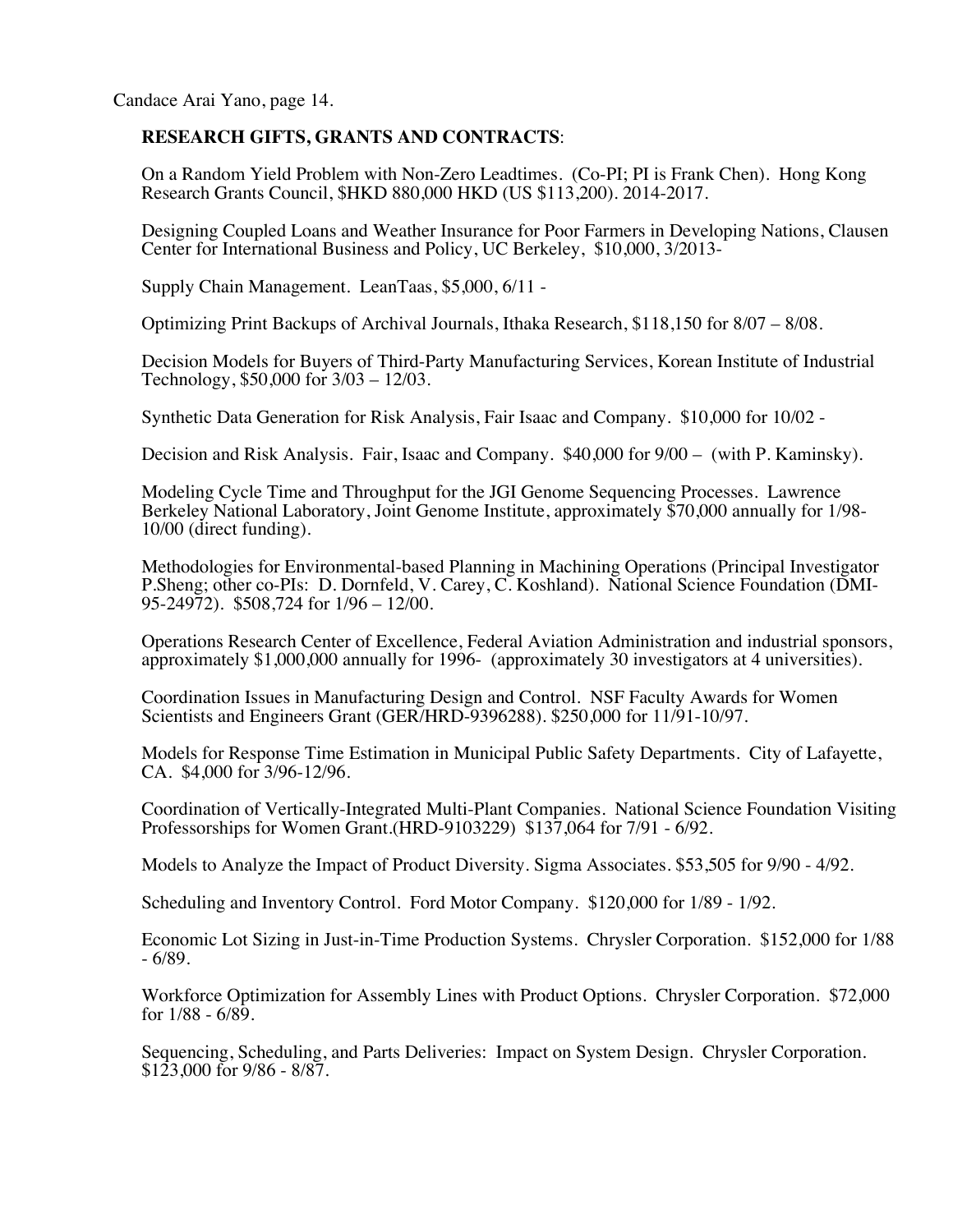#### **Research Grants and Contracts, cont.**

Strategies for Dealing with Demand and Yield Uncertainty in Multi-stage Production Systems." National Science Foundation Research Initiation Grant (DMC-8504644). \$60,000 for 7/85 - 12/87.

Leadtime Uncertainty in Multi-Echelon Production Systems. National Science Foundation New Engineering Faculty Research Incentive Grant (ECS-8206499). \$10,000 for 5/83 - 4/85.

#### **DOCTORAL STUDENTS**:

Meyer Kotkin: Operating Policies for Non-Stationary Two-Echelon Inventory Systems for Reparable Items (1986).

Thomas J. Chan: A Multiplier-Adjustment-Based Branch-and-Bound Algorithm for Solving the Set Partitioning Problem (1987).

Ahmet Bolat: Generalized Mixed-Model Assembly Line Sequencing Problem (1988).

Lori Kaplan: Resource-Constrained Project Scheduling with Job Preemption (1988).

Yeong-Dae Kim: An Iterative Approach for System Setup Problems of Flexible Manufacturing Systems (1988).

Heungsoon Lee: Capacity Planning for Flexible Manufacturing Systems (1989). Co-chair with M.M. Srinivasan.

Nejib Ben-Kheder (aka Ben-Khedher): Economic Lot Sizing for Multi-Supplier, Multi-Item Procurement Systems (1990).

Juho Hahm: The Economic Lot and Delivery Scheduling Problem (1990).

Karla Bourland: Production Planning and Control for the Stochastic Economic Lot Scheduling Problem (1991).

Mahdi Kamoun: Models and Algorithms for the Facility Layout Problem with Emphasis on Supporting Just-in-Time (1996).

Sittichai Matanachai: Balancing Objectives for Mixed-Model, Paced Assembly Lines (1996).

Derek Bennett: A Process Selection Optimization Model and Systems Planning Methodology for Environmentally Conscious Manufacturing (1998).

Alexandra Newman: Optimizing Intermodal Rail Operations (1998).

Panupol Lerssrisuriya: Production Planning and Pricing with Shared Capacity, Demand Uncertainty, and Lead-Time-Sensitive Customers (1998).

Ursula Kraus: The Effect of Buyer Choice Rules on Product Line Design and Pricing (1999).

Jennifer Goodhart: Increasing Airline Operational Control in a Constrained Air Traffic System  $(2000)$ .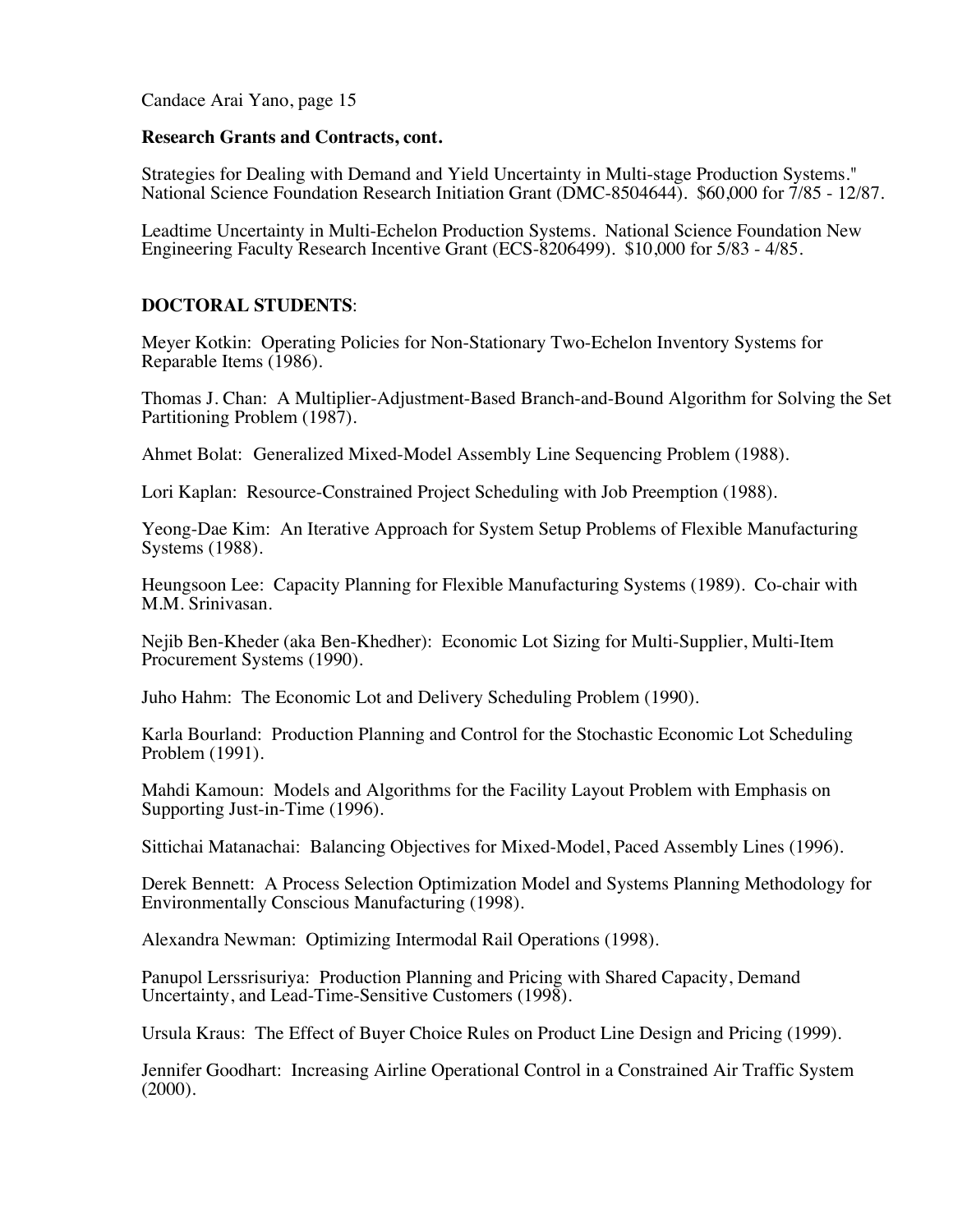#### **Doctoral Students, cont.**

Elizabeth Junqueira: Customer Forecasts and Supplier Commitment and Production Decisions in Supply Contract Relationships (2002). Co-chair with J. G. Shanthikumar.

Kerem Bulbul: Just-in-Time Scheduling with Inventory Holding Costs (2002). Co-chair with Phil Kaminsky.

Shiming Deng: Production, Pricing and Contract Management in Supply Chains (2003).

Huan Huan Qi: Essays on Manufacturer Pricing Policies When Retailers and Consumers Stockpile (2011).

Bo Liao: Optimal Store-Brand Choices with Retail Competition and Sourcing Options (2014).

Kai-Chuan Yang: Managing Uncertainty in Multi-Product Supply Chains: Inventory and Production Strategies (2015).

Kevin B. Li: Multiperiod Optimization Models in Operations Management (2018).

# **UNIVERSITY SERVICE**:

University of Michigan:

University Faculty Senate Assembly, 1988-1991.

University Financial Affairs Committee, 1988-1991.

College of Engineering outreach programs for underrepresented junior and senior high students.

University of California, Berkeley:

Executive Budget Steering Committee Working Group on Human Resources Initiatives, 2003.

Academic Senate Committee on Academic Planning and Resource Allocation (CAPRA), 2001, 2005-2007, 2011-13.

Academic Senate Ad Hoc Committee to Review Clustering in the Humanities, 2001- 2004.

Institute of Transportation Studies Advisory Committee, 1999-2003.

NEXTOR (National Center of Excellence for Aviation Oper. Res.) Advisory Committee, 1999-2002.

Co-Director, Certificate Program in Logistics (joint program between IEOR and CEE), 1996-

Management of Technology Advisory Committee, 1996-2003.

College of Engineering Infrastructure Planning Committee, 2000-2003.

College of Engineering Affirmative Action Committee, 1994-2003.

College of Engineering Strategic Planning Committee, 1995-96.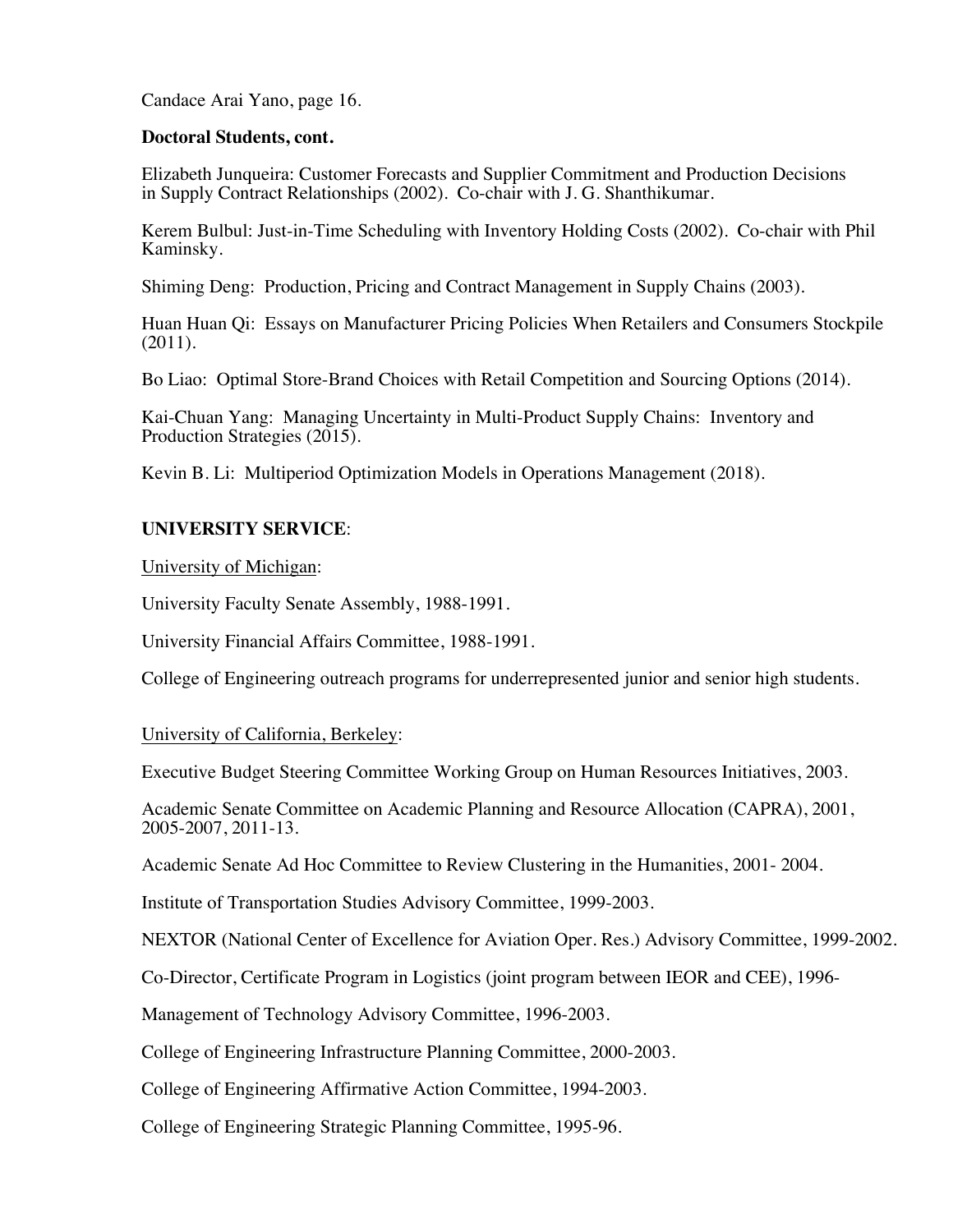# **University Service (University of California, Berkeley), cont.**

Business and Engineering Deans' Advisory Committee (for joint programs), 1993-95.

Advisory Committee for the Institute of Industrial Relations, 1994-1997.

College of Engineering Cooperative Education Committee, 1994-1997.

College of Engineering Ethics and Social Responsibility Committee, 2011-

College of Engineering Undergraduate Study Committee (Chair), 2010-2011.

Academic Senate Committee on Academic Planning and Resource Allocation (CAPRA)—multiple terms

Committee on Committees, 2017-

# **DEPARTMENT SERVICE:**

University of Michigan:

IOE Department Executive Committee, 1983-84, 1988-89.

IOE Graduate Program Committee 1983-1986.

IOE Graduate Admissions and Financial Aid Committee, 1986-1991; Chair, 1990-91.

IOE Curriculum Committee, 1987-88.

IOE Assistant Undergraduate Program Advisor, 1987-88.

IOE Departmental Coordinator for 1987 ABET (reaccreditation) Review.

Graduate Advisor for IOE Manufacturing Systems Option, 1989-93.

Coordinator for Operations Planning and Analysis Laboratory, 1986.

Coordinator for Manufacturing Systems Laboratory, 1990-91.

Chair, Manufacturing Faculty Search Committee, 1988-89 and 1990-91.

Faculty Advisor for Student Chapter of the Institute of Industrial Engineers, 1983-86; Student Chapter of the Operations Research Society of America, 1986-87; Student Chapter of Alpha Pi Mu (Industrial Engineering Honorary), 1990-91.

University of California, Berkeley:

Associate Dean for Academic Affairs, Haas School of Business, 2016-

Department Chair (IEOR), 1995-2001.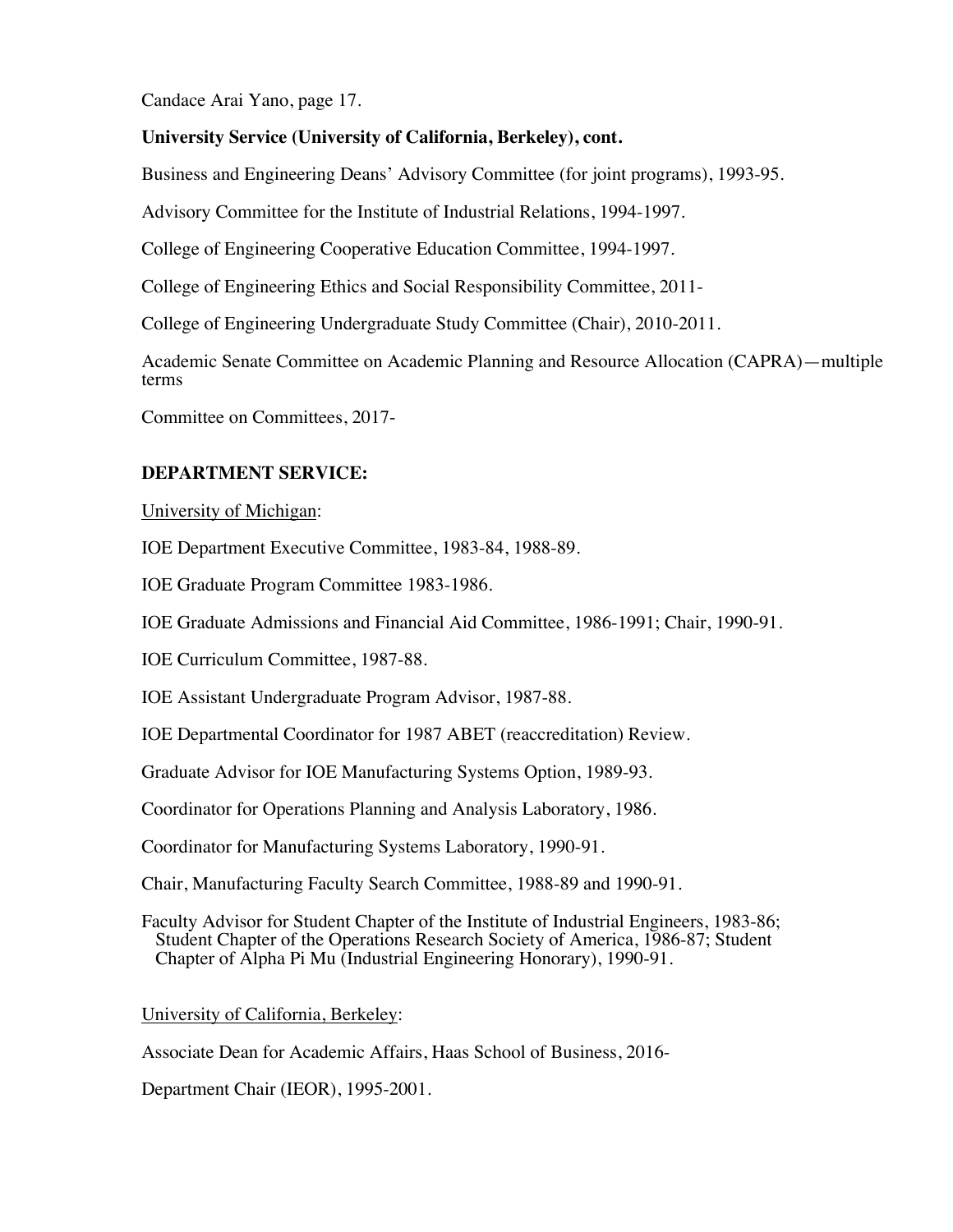#### **DEPARTMENT SERVICE, cont.:**

Group Chair, Operations & Information Technology Group, Haas, Spring 2003 and July 2004-June 2015.

College of Engineering Dean Search Committee, 2007.

Ad Hoc Committee to Revise (IEOR) Graduate Curriculum, 1995-96.

Ad Hoc Committee to Revise (IEOR ) Undergraduate Curriculum, 1993-94.

Chair, IEOR Graduate Admissions and Financial Aid Committee, 1994-95.

IEOR Faculty Search Committee, 1994-95, 1995-96, 1996-97, 1997-98.

Haas School of Business Hiring Committee, 2002-3, 2004- (Chair, 2009-2010 and 2010-2011).

Haas Operations & Information Technology Group Hiring Committee Chair, 2001-2, 2002-3, 2003-.

IEOR Department Coordinator for (ABET) Accreditation Review, 1994 and 2000.

Academic Advisor for approximately half of the first-year graduate students, 1994-2002.

Academic Advisor for undergraduates in Manufacturing Engineering program, 1997-2002.

Faculty Advisor for the Student Chapter of the Institute of Industrial Engineers, 1993 -

Faculty Advisor for the Student Chapter of Alpha Pi Mu (Ind. Eng. Honor Society), 1994-2003.

IEOR Equity (previously called Affirmative Action) Advisor, 1994 –

IEOR Undergraduate Admissions Committee, 2004-09.

IEOR Head Undergraduate Advisor, 2010-2011.

Academic Advisor for the 5-Year BS/MS program. 2009-

Haas Operations Management Ph.D. Field Advisor, 2008-

Haas Operations Management Ph.D. Committee, 2008-

# **PROFESSIONAL ACTIVITIES**

Deputy Editor (Co-Acting Editor), *Manufacturing and Service Operations Management*, 2002. Senior Editor, *Manufacturing and Service Operations Management*, 1996 –2005.

Editor-in-Chief, *IIE Transactions*, 2005-2009. Focus Issue Editor, *IIE Transactions on Scheduling and Logistics*, 2001-2017. Department Editor (Feature Applications), *IIE Transactions*, 1993-2000. Department Editor (Scheduling, Planning and Control), *IIE Transactions*, 1989-1993. Guest Editor, *IIE Transactions* Special Issue on Supply Chains with Outsourcing (published 8/02) Associate Editor, *IIE Transactions*, 1986-1989.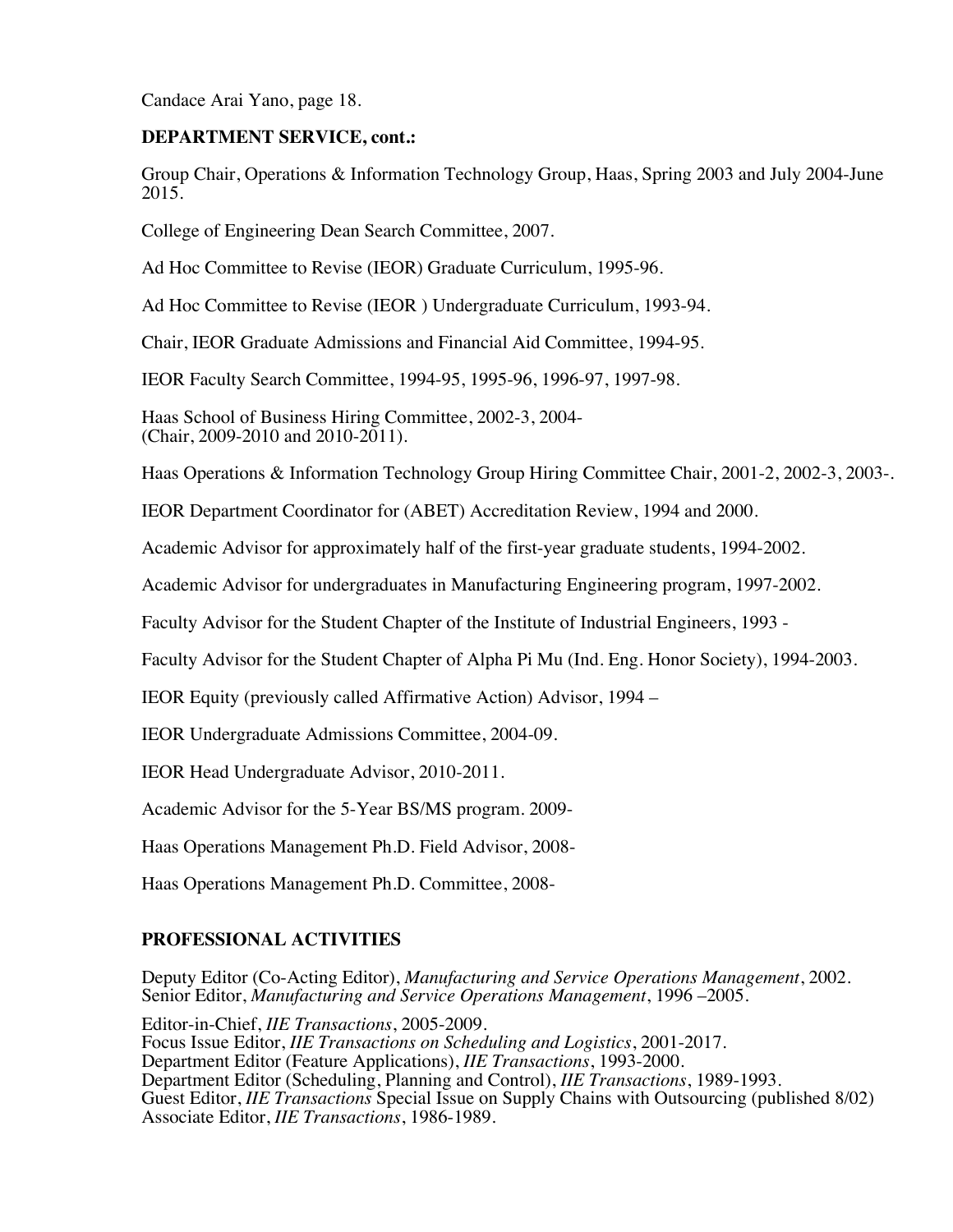## **PROFESSIONAL ACTIVITIES, cont.**

Department Editor (Operations and Supply Chains), *Management Science*, 2003- 2008.

Department Editor (Inventory), *Interfaces*, 1988-2004.

Associate Editor, *Production and Operations Management*, 2008-2012.

Associate Editor, *Operations Research*, 1995-2000.

Associate Editor, *Naval Research Logistics*, 1989-2003.

Associate Editor, *Journal of Manufacturing and Operations Management,* 1986-1992.

Associate Editor, *International Journal of Production Economics,* 1992-

Associate Editor, *Technology and Operations Review,* 1994-2000.

Editorial Board, *Foundations and Trends in Technology, Information and Operations Management,* 2004-

Editorial Board, *INFORMS Service Science Journal*, 2015-

Operations Research Society of America (ORSA). Member 1980-present. ORSA Council, 1994-96. Membership Committee 1981-83. Nominating Committee, 1997. Nicholson Prize Committee (student paper competition), 1993. ORSA/TIMS Dissertation Prize Committee, 1994. Conference Co-Chair and Program Chair for 1994 Conference of Technical Section on Manufacturing Management. Organizing Committee, Manufacturing and Service Operations Management Conference, 1996. Chair, Technical Section on Manufacturing Management, 1994-95. Vice-Chair, Technical Section on Manufacturing Management, 1993-94. Ad Hoc Committee on Women in OR, 1993-94.

The Institute of Management Sciences (TIMS), Member 1980-

Institute for Operations Research and the Management Sciences (merger of ORSA and TIMS) Member, 1995 - Vice President of Marketing and Outreach, 2006-2007. Director at Large, 1995. General Chair for Fall 2014 National Conference in San Francisco, CA Program Chair for Fall 2002 National Conference in San José, CA. Chair, Review Committee for *Management Science* Journal, 1999. Job Placement Committee Chair or Co-Chair, 1995-2004. Co-Founder of the Women in OR/MS Forum, 1995. Executive Vice President / President-Elect, 1997-98 and President, 1998-99. Subdivision Committee, Subcommittee on Chapters, 1997-99. Subdivisions Council, 2003. Student Affairs Committee, 1997-2004.

Institute of Industrial Engineers (IIE), Member 1983- Senior Vice President for Publications, 2017-

Advisory Committee to the National Science Foundation, Division of Design and Manufacturing Systems (OR/Production Systems), 1992-93.

Member of task force to develop a Research Agenda for Production Planning and Scheduling (commissioned by the National Science Foundation), 1984-85.